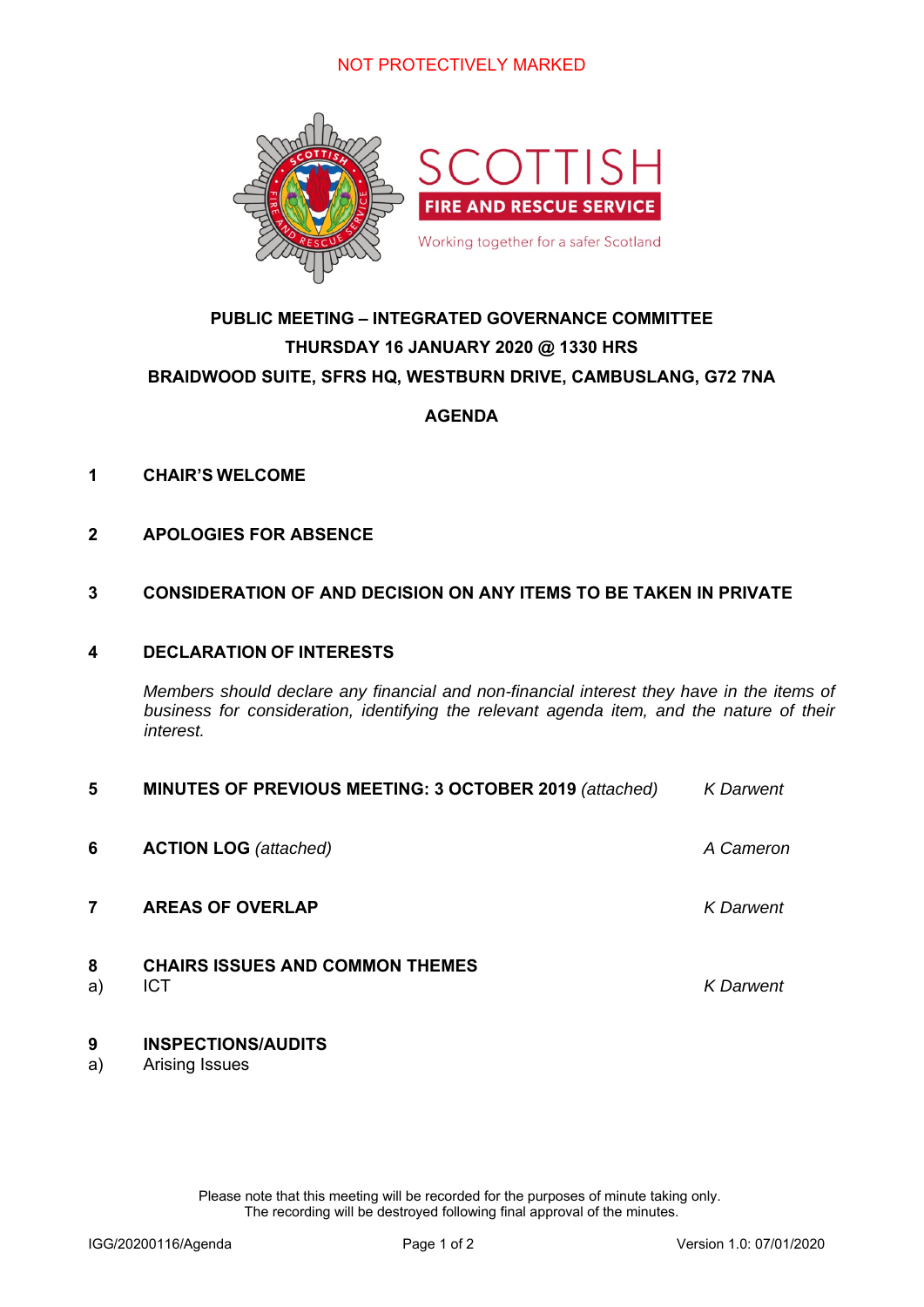| 10             | <b>COMPLIANCE AND GOOD CORPORATE GOVERNANCE</b><br>AND PRACTICES (PRINCIPLES 3&4) (attached)                                                                        | A Cameron                     |
|----------------|---------------------------------------------------------------------------------------------------------------------------------------------------------------------|-------------------------------|
| 11             | <b>OBSERVATIONS FROM FIFE COUNCIL ENVIRONMENT AND</b><br><b>PROTECTIVE SERVICES COMMITTEE (verbal)</b>                                                              | N Barr                        |
| 12             | <b>UPDATE REPORT ON ICT (verbal)</b>                                                                                                                                | M Blunden                     |
| 13<br>a)<br>b) | <b>FORWARD PLAN</b><br>Committee Forward Plan (attached)<br>Items for Consideration at Future Board and Strategy/Information<br>& Development Day Meetings (verbal) | A Cameron<br><b>K</b> Darwent |
| 14             | <b>REVIEW OF ACTIONS</b>                                                                                                                                            | A Cameron                     |
| 15             | <b>DATE OF NEXT MEETING</b><br>Wednesday 25 March 2020 at 1330 hrs<br>Braidwood Suite, SFRS HQ, Westburn Drive, Cambuslang, G72 7NA                                 |                               |
|                | <b>PRIVATE SESSION</b>                                                                                                                                              |                               |
| 16             | <b>MINUTES OF PREVIOUS PRIVATE MEETING:</b><br>3 OCTOBER 2019 (attached)                                                                                            | <b>K</b> Darwent              |
| 17             | <b>PRIVATE ACTION LOG</b> (attached)                                                                                                                                | A Cameron                     |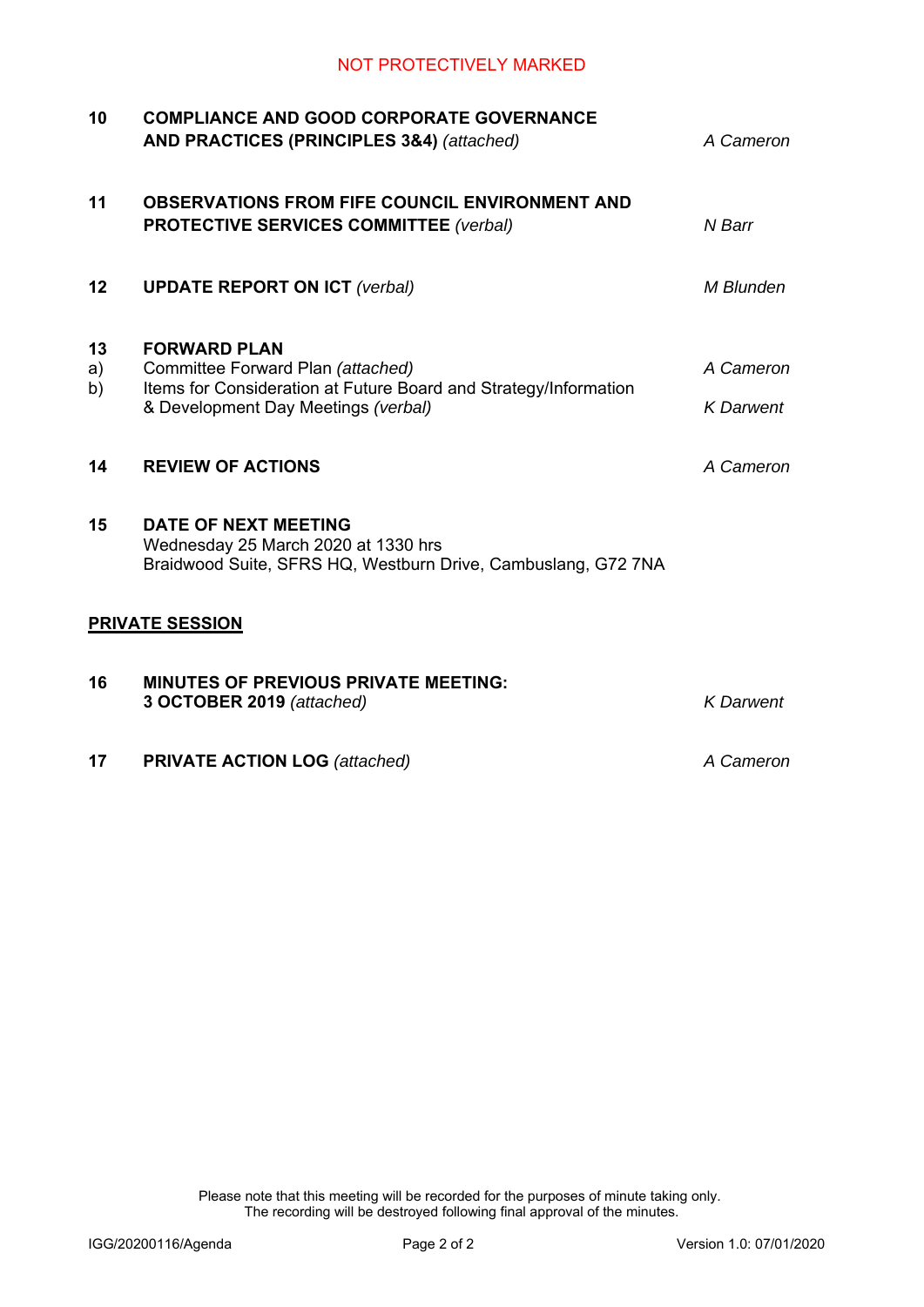### DRAFT – NOT PROTECTIVELY MARKED



### **PUBLIC MEETING: INTEGRATED GOVERNANCE COMMITTEE**

#### **THURSDAY 3 OCTOBER 2019 @ 1215 HRS**

**SCOTTISH FIRE AND RESCUE SERVICE MEETING ROOM 1, EAST SERVICE DELIVERY AREA HEADQUARTERS, 21 CLAYLANDS ROAD, NEWBRIDGE, EH28 8LF** 

#### **PRESENT:**

Kirsty Darwent, Chair (KD) Primrose Stark (PS) Tim Wright (TW) Fiona Thorburn (FT) Bill McQueen, Deputy Chair (BMcQ) (By teleconference)

#### **IN ATTENDANCE:**

Martin Blunden (MB) Chief Officer Debbie Haddow (DH) Board Support Team

Richard Whetton (RW) Head of Corporate Governance Alasdair Cameron (AC) Group Commander, Board Support Manager Heather Greig (HG) Board Support Team/Minutes

#### **1 CHAIR'S WELCOME**

- 1.1 KD opened the meeting and apologised for the delay in commencing due to a Special Private Board meeting which had overrun prior to the IGC. Apologies were also given in advance as KD and MB were to meet with the Cabinet Secretary for Health and Justice and would require to leave the IGC meeting before it concluded.
- 1.2 KD welcomed all those present, particularly FT to her first meeting of the IGC in her new role as Chair of the Transformation and Major Projects Committee.

#### **2 APOLOGIES FOR ABSENCE**

2.1 Brian Baverstock (BB) Board Member Nick Barr (NB) Board Member

#### **3 CONSIDERATION OF AND DECISION ON ANY ITEMS TO BE TAKEN IN PRIVATE**

3.1 No items were identified to be taken in private.

#### **4 DECLARATION OF INTERESTS**

4.1 None.

#### **5 MINUTES OF PREVIOUS MEETING: 13 JUNE 2019**

5.1 The minutes were approved as an accurate record.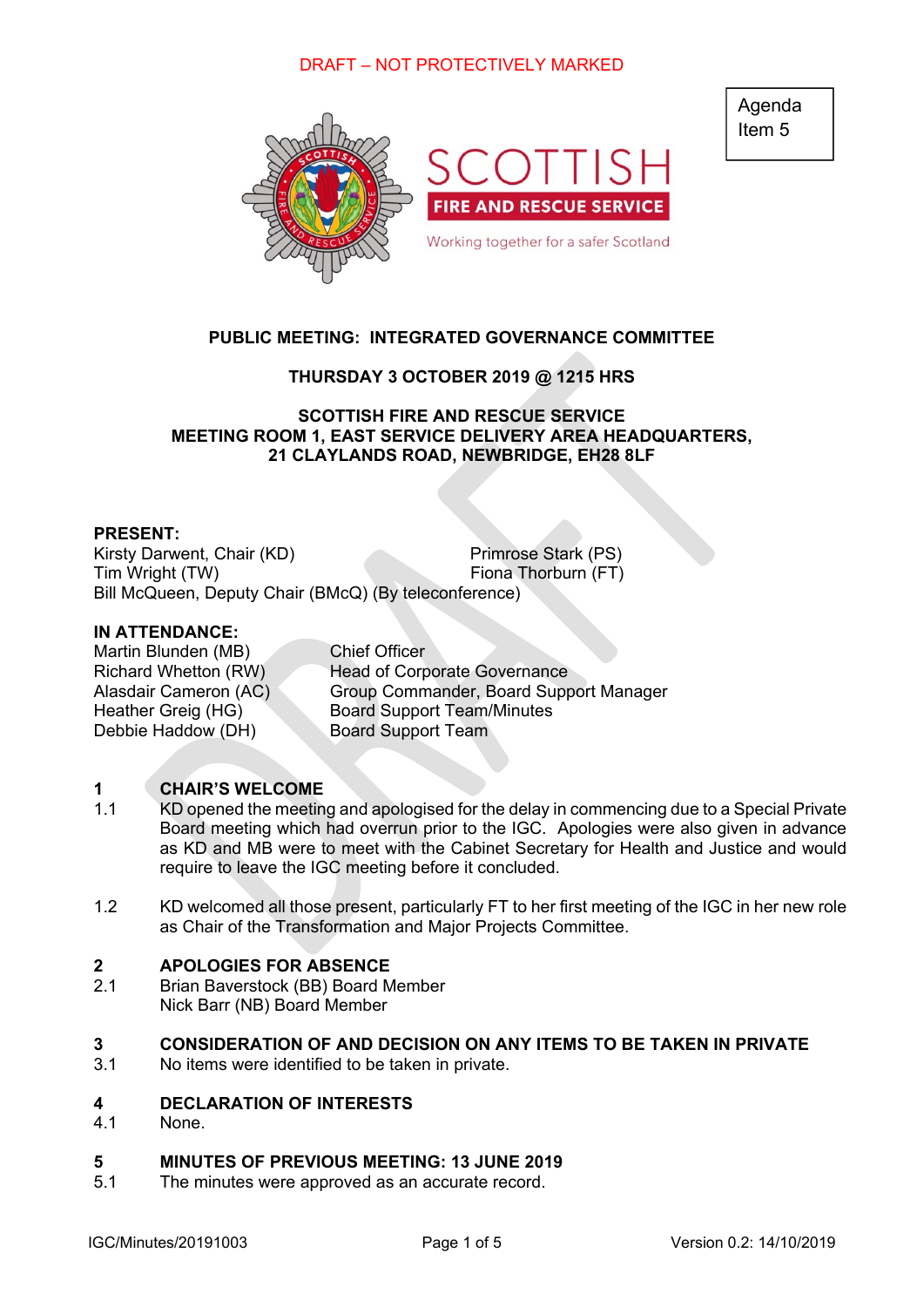#### **6 ACTION LOG**

- 6.1 The Committee considered the action log and agreed the closure of the completed actions.
- 6.2 **Item 7.4 Risk Register (27/02/19)** – DCO McGown had reviewed the Risk Register and this would be reported to the Audit and Risk Assurance Committee (ARAC) in October and Transformation and Major Projects Committee (TMPC) in November. The Committee were content with the progress made and to close off this action.

#### 6.3 **The Committee noted the updated action log.**

#### **7 AREAS OF OVERLAP**

- 7.1 KD noted that areas of overlap had been stated within the agenda in advance of the meeting.
- 7.2 TW highlighted that the last Service Delivery Committee (SDC) discussed the service delivery related objectives within the extended Annual Operating Plan (AOP) and raised the question of how strategic performance was scrutinised and how other Committee's referred to the AOP. As this matter was on the agenda, further discussion would take place under item 11.
- 7.3 TW also highlighted an area of overlap around the Command and Control Mobilising System (CCMS) however this would be further discussed under item 12 of the agenda.

#### **8 CHAIRS ISSUES AND COMMON THEMES**

- 8.1 PS stated that this would be captured under item 13, however, the Staff Governance
- 8.1.1 Committee (SGC) looked at competency levels and performance in terms of training. The TED review which was undertaken had subsequently produced a number of recommendations and the SGC had requested to have sight of key themes, deliverables and outcomes from the review to determine how these would be monitored going forward and any areas of scrutiny from other Committees. The wider training aspects would be monitored under the people element of the SGC and PS would highlight any areas of overlap as appropriate.
- 8.1.2 TW requested regular updates on this matter at Board strategy days to ensure all Board Members were kept informed of progress. PS confirmed an update would be given at a Board strategy day following the report being discussed at SGC.
- 8.1.3 It was noted that should any element of the TED review become formal projects then the governance route would then be through TMPC. PS added that internal scrutiny through a formal Executive Board was also ongoing and therefore SGC was undertaking an additional scrutiny role.

#### 8.1.4 **The Committee agreed that the SGC would be the lead Committee with other Committees undertaking scrutiny as required and through agreement at IGC in order to ensure appropriate Governance was in place.**

- 8.2 ICT
- 8.2.1 PS stated that issues with Kronos and how it feeds into iTrent, and legacy systems not being compatible, had been highlighted through the SGC and other Committees.
- 8.2.2 BMcQ highlighted how vital and essential ICT systems were for important projects, however he noted that no specific Committee looked at corporate services such as finance, procurement, estates etc.
- 8.2.3 It was noted that the Digital Steering Group feeds into the Corporate Assurance Board on the Executive side and that ARAC was where Governance and oversight would happen for the areas referred to in 8.2.2. Should further scrutiny on certain issues be required then the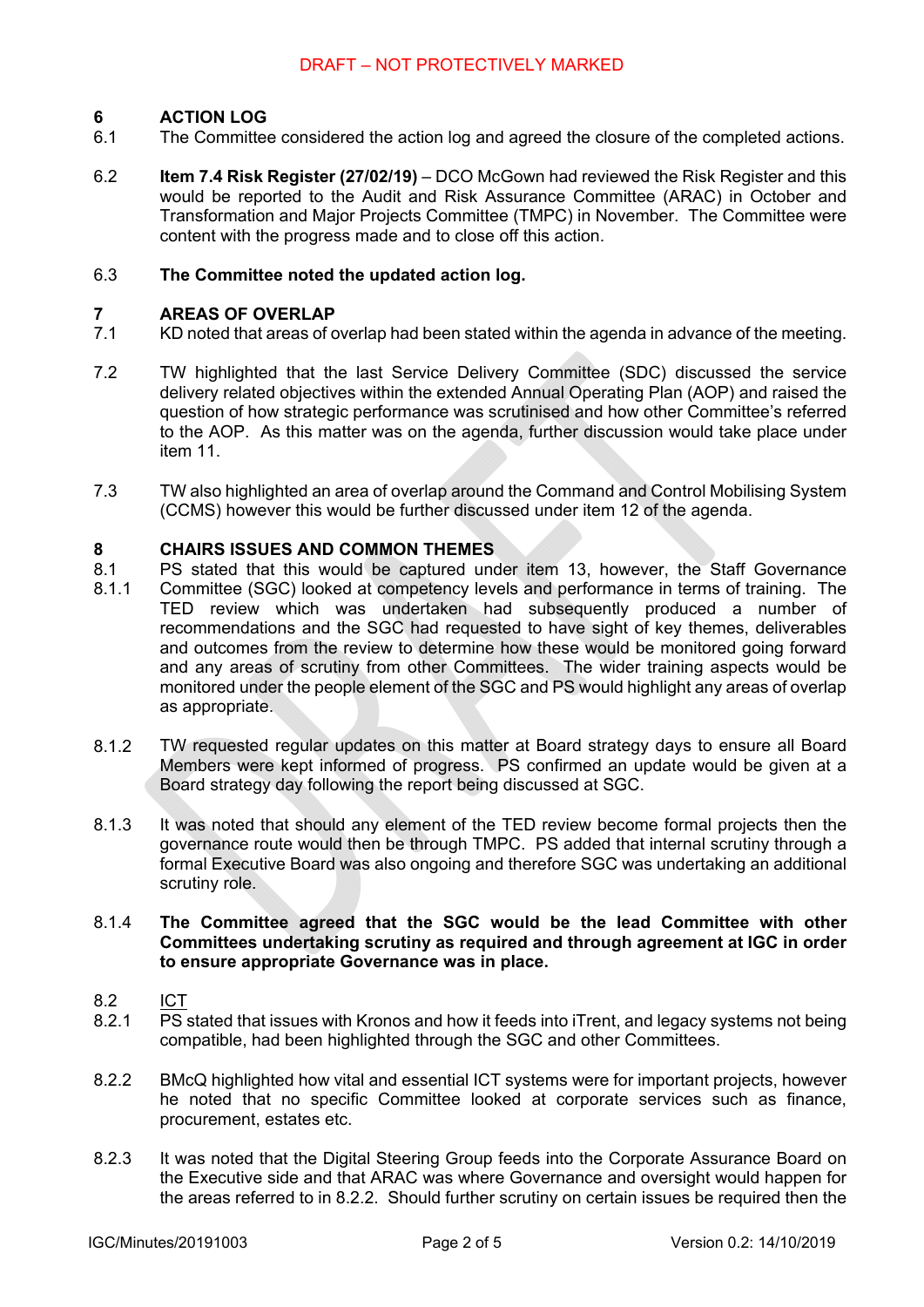#### DRAFT – NOT PROTECTIVELY MARKED

most appropriate route would be determined at that time. KD proposed that this area be looked at as part of the annual governance review.

#### **ACTION: BST**

- 8.2.4 MB advised of discussions with KD in relation to ICT issues and confirmed that a short tender process would be undertaken to appoint an external consultant who would look at the ICT infrastructure. Once MB had gained a full understanding of the challenges relating to ICT and the issues identified he would report to the Board with recommendations.
- 8.2.5 KD stated this item would be kept under review and included on the agenda for the next meeting.
- 8.2.6 **The Committee noted the challenges around ICT, agreed that an additional Committee was not required and welcomed a future report with recommendations from MB.**

#### **9 INSPECTIONS/AUDITS**

9.1 HMFSI – Thematic Inspection of SFRS's Management of its Fleet and Equipment Function

- 9.1.1 TW stated that although HMFSI inspection reports were reported through the SDC, many had wider implications requiring scrutiny through different Committee's. He highlighted concerns and sought clarification around the governance route for these to ensure the necessary process was in place.
- 9.1.2 RW assured the Committee that the governance process was in place, however, advised that a review was currently being undertaken assessing the level of internal scrutiny on the recommendations to ensure improvement was taking place. AC provided an overview of the current process in place.
- 9.1.3 An annual report is submitted by Her Majesty's Chief Inspector to ARAC providing detail of the HMFSI inspection reports that have taken place throughout the year and progress made on these. To ensure visibility of this it was proposed that BB highlight to IGC when the annual close off report is provided to ARAC to afford an awareness and assurance to Committee Chairs. Details of the number of HMFSI reports and recommendations should be included within that update as well as how many had been completed and what was still outstanding.
- 9.1.4 **The Committee was content with the process in place and the additional action to be taken by the Chair of ARAC to provide the detail and assurance around HMFSI recommendations.**
- **10 COMPLIANCE AND GOOD CORPORATE GOVERNANCE AND PRACTICES (PRINCIPLES 1&2)**
- 10.1 AC provided an update in relation to the performance reporting against the principles set out in the SFRS Code of Corporate Governance as detailed within the report.
- 10.2 With the introduction of the new strategic plan a full review of the Code is planned to be undertaken in 2020.
- 10.3 The improvements made since the last report were highlighted. One Reasonable assurance had been increased to Substantial.
- 10.4 KD stated that the organisation continued to develop and work would continue to improve and refine good corporate governance practices. Thanks were recorded for the ongoing work in this area.
- 10.5 **The Committee noted the content of the report and progress made against the Improvement Actions.**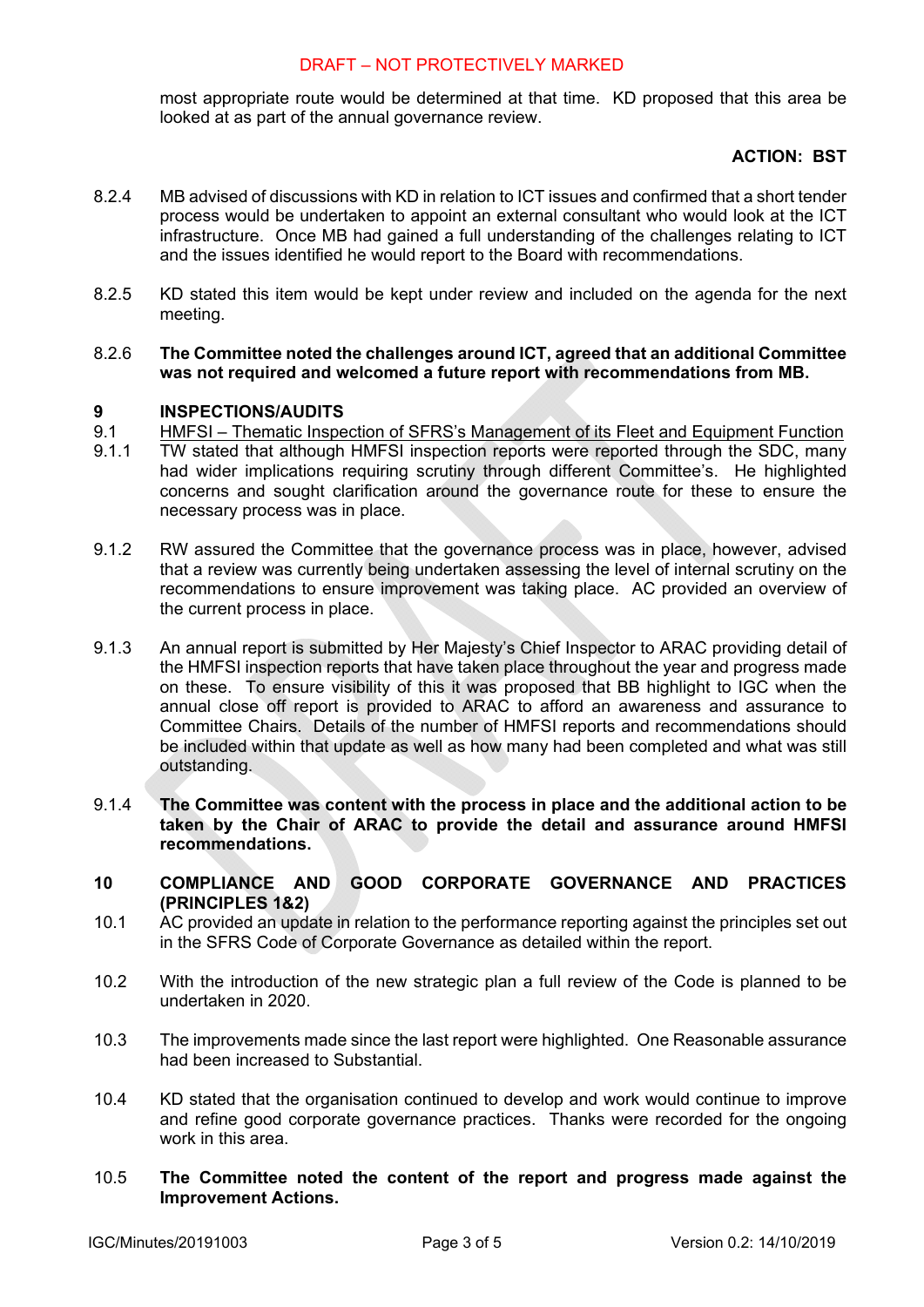#### **11 ANNUAL OPERATING PLAN LEAD COMMITTEE/SCRUTINY**

- 11.1 Following the SDC's review of service delivery related objectives within the Annual Operating Plan (AOP), TW requested clarification as to what other Committees were doing and how this was being tracked.
- 11.2 PS stated that objectives related to risk were spotlighted at SGC. KD reiterated that the AOP is reported to the Board where general oversight and scrutiny is undertaken.
- 11.3 RW offered assurance around the work being undertaken on the new performance management system and identification of KPI's that would provide each Committee with information on progress against the strategic plan.
- 11.4 **The Committee noted this matter had been raised. No changes would be made, however, the Committee was content to keep under review.**

#### **12 COMMAND AND CONTROL MOBILISING SYSTEM (CCMS) (AOP RISK MR1)**

- 12.1 TW stated that although the CCMS project was scrutinised by TMPC, the SDC was looking at the service delivery element and seeking assurance around the implications of transition and the impact on service delivery. Clarity was sought on the process to ensure that SDC would be made aware of any potential service disruption element at an early stage to allow the appropriate scrutiny to take place.
- 12.2 FT advised that this project was a standing item on the TMPC agenda and the details of delivery and implementation were included within the project plans. FT clarified the different elements of scrutiny that both Committees would be carrying out. As FT was also a member of the SDC both formal and informal processes were in place.
- 12.3 RW confirmed that high level projects such as the CCMS were reported through appropriate governance routes including the Programme Board, Portfolio Board and TMPC with other Committees involved as appropriate. In terms of closing off a project, focus would be given to the benefits management which would be reviewed and reported on.
- 12.4 **The Committee were content that the correct level of scrutiny and transfer of information was in place.**
- 12.5 KD and MB departed the meeting at this juncture. PS took over the role of Chair.

#### **13 TED DIRECTORATE – GOVERNANCE/CROSS COMMITTEE SCRUTINY**

13.1 This item was covered under item 8.

#### **14 FORWARD PLAN**

#### 14.1 Committee Forward Plan

- 14.1.1 AC presented the Committee Forward Plan for noting. Items arising from this meeting to be included on the Forward Plan were:
	- Update Report on HMFSI Inspection Reports (BB)
	- Report on ICT (MB)
- 14.1.2 The Committee noted the forward plan.
- 14.2 Items for Consideration at Future Board and Strategy/Information & Development Day Meetings
- 14.2.1 Referring to the earlier discussion where MB commented that a review would be undertaken of ICT systems it was considered that a follow up session be given at a future strategy day.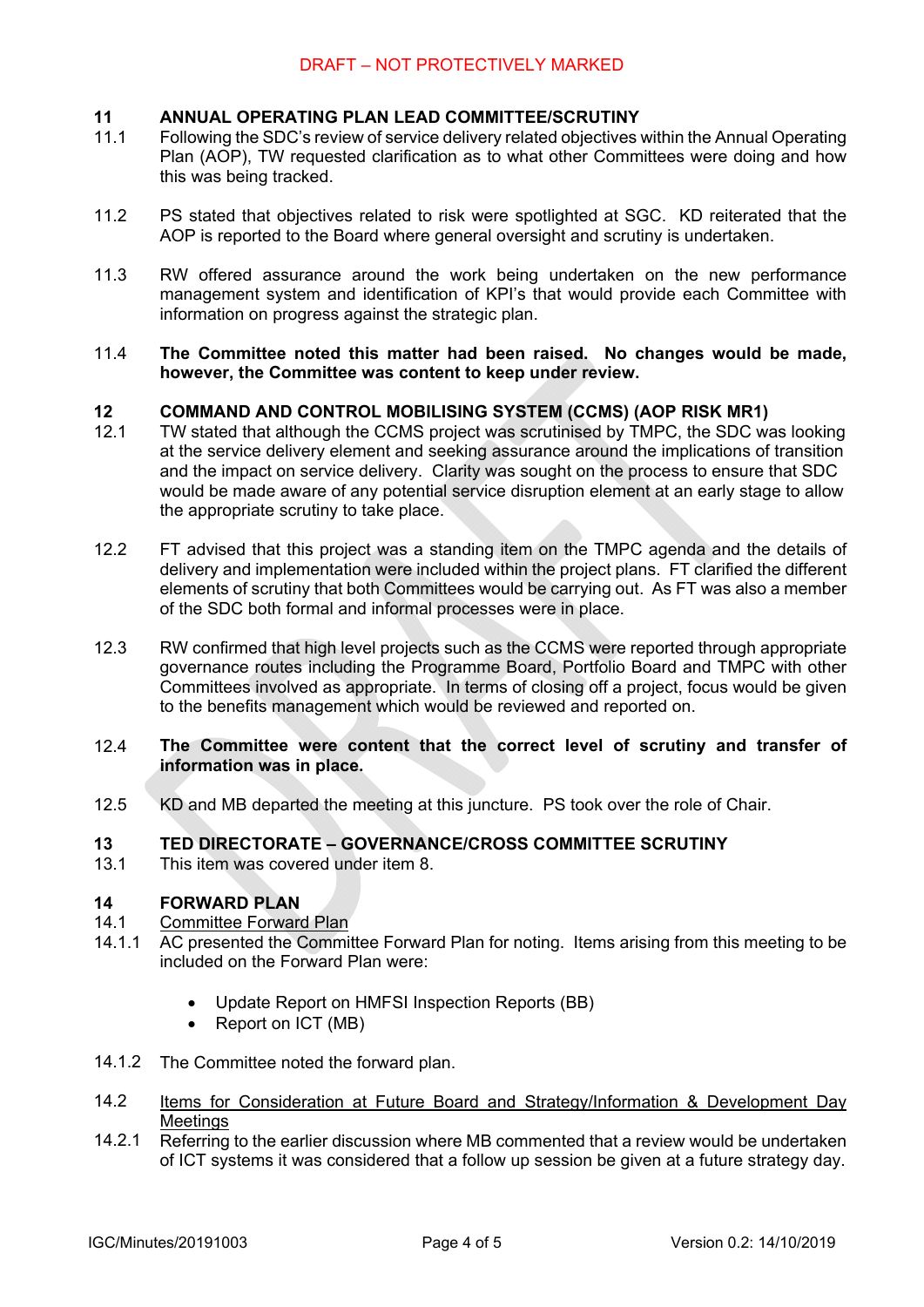#### **15 DATE OF NEXT MEETING**

- 15.1 The next meeting of the Integrated Governance Committee is scheduled to take place on Thursday 16 January 2020 at 1330 hrs in the Braidwood Suite, SFRS Headquarters, Westburn Drive, Cambuslang, G72 7NA.
- 15.2 There being no further matters to discuss in public, the meeting closed at 1310 hrs. BMcQ left the meeting at this juncture.

#### **PRIVATE SESSION**

#### **16 MINUTES OF PREVIOUS PRIVATE MEETING: 13 JUNE 2019**

16.1 The minutes were approved as an accurate record**.** 

#### **17 PRIVATE ACTION LOG**

17.1 The Committee considered the action log and agreed the closure of the completed actions.

IGC/Minutes/20191003 Page 5 of 5 Version 0.2: 14/10/2019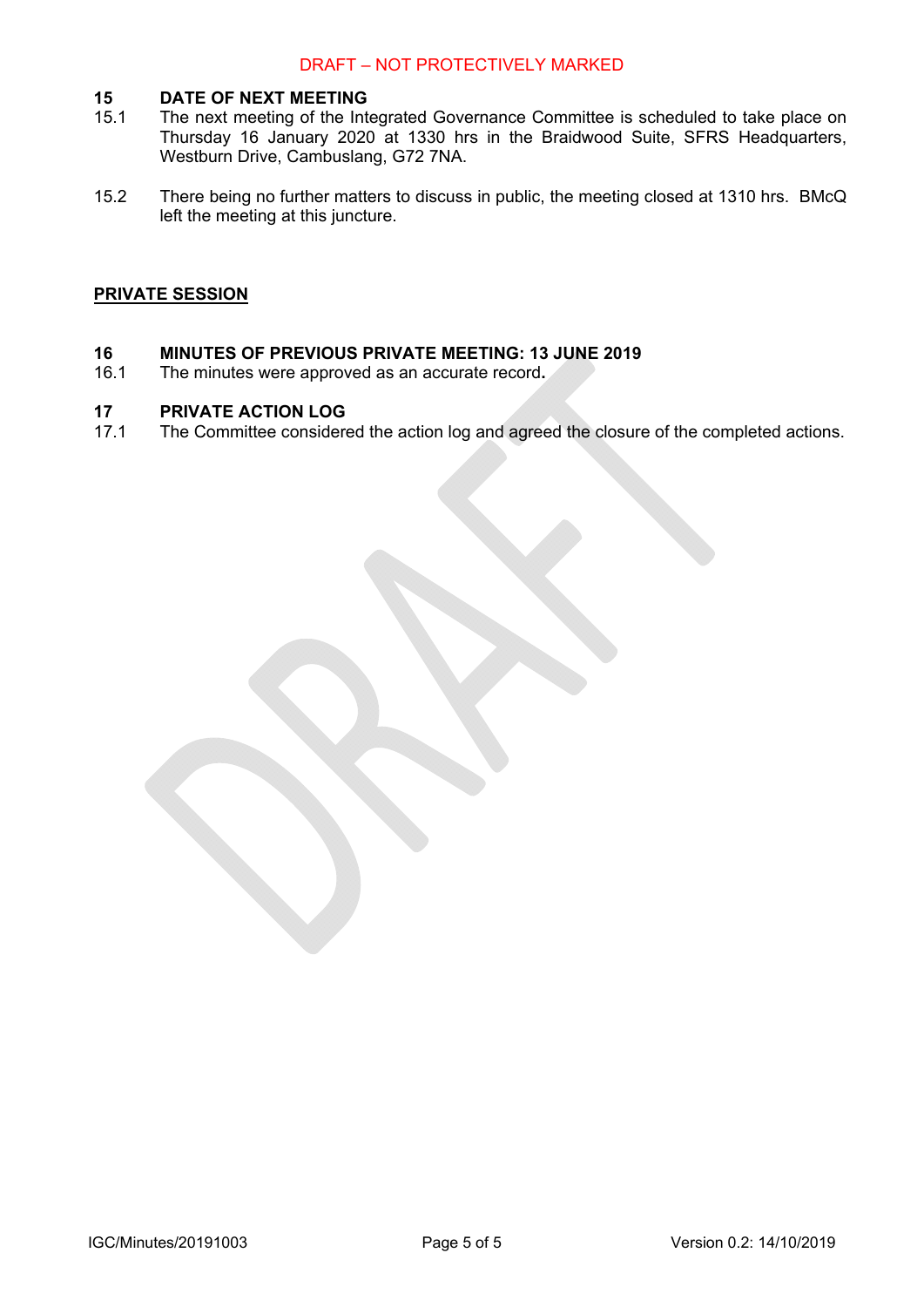Working together for a safer Sci

# **INTEGRATED GOVERNANCE COMMITTEE MEETING – ROLLING ACTION LOG**



A rolling action log is maintained of all actions arising or pending from each of the previous meetings of the Committee. No actions will be removed from the log or there completion dates extended until approval has been sought from the Committee.

The status of Actions are categorised as follows:

- Task completed  $-$  to be removed from listing
- No identified risk, on target for completion date
- Target completion date extended to allow flexibility
- Target completion date unattainable, further explanation provided.

**Actions/recommendations** 

Currently the rolling action log contains 4 Actions. A total of 3 of these actions have been completed.

The Committee is therefore asked to approve the removal of the 3 actions noted as completed (Blue status), and note the 1 action categorised as Green status on the action log.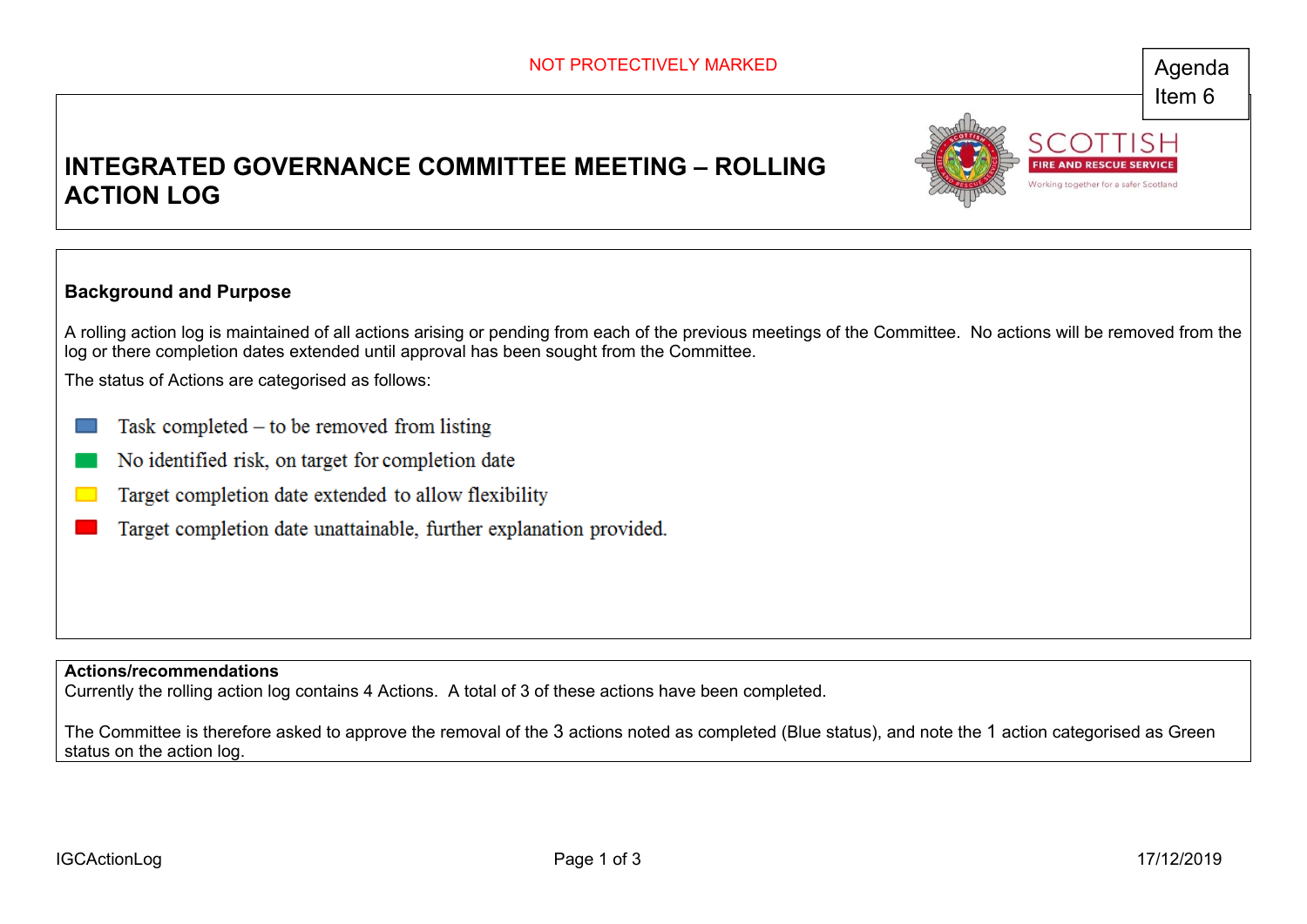|                       | Integrated Governance Group Meeting: 3 October 2019                                                                                                                                                                                                                                                                                                    |            |                      |               |                                  |                                                                                                                                                                                                                                                                                                                                                                                                                                                                   |  |  |
|-----------------------|--------------------------------------------------------------------------------------------------------------------------------------------------------------------------------------------------------------------------------------------------------------------------------------------------------------------------------------------------------|------------|----------------------|---------------|----------------------------------|-------------------------------------------------------------------------------------------------------------------------------------------------------------------------------------------------------------------------------------------------------------------------------------------------------------------------------------------------------------------------------------------------------------------------------------------------------------------|--|--|
| Agenda<br><b>Item</b> | <b>Actions Arising</b>                                                                                                                                                                                                                                                                                                                                 | Lead       | <b>Due Date</b>      | <b>Status</b> | <b>Completion</b><br><b>Date</b> | <b>Position Statement</b>                                                                                                                                                                                                                                                                                                                                                                                                                                         |  |  |
| Item 8<br>8.2         | CHAIRS ISSUES AND COMMON<br><b>THEMES</b><br><b>ICT</b><br>Appropriate governance routes for<br>areas under corporate services such<br>as finance, procurement, estates etc to<br>be looked at as part of the annual<br>governance review.                                                                                                             | <b>BST</b> | <b>May 2020</b>      |               | January<br>2020                  | <b>Update (16/01/20)</b> - This has been added to the<br>Annual Governance Review plan.                                                                                                                                                                                                                                                                                                                                                                           |  |  |
| Item 8<br>8.2         | CHAIRS ISSUES AND COMMON<br><b>THEMES</b><br><b>ICT</b><br>A short tender process is to be<br>undertaken to appoint an external<br>consultant to look at the ICT<br>infrastructure. Once MB had gained a<br>full understanding of the challenges<br>relating to ICT and the issues identified<br>he would report to the Board with<br>recommendations. | <b>MB</b>  | <b>March</b><br>2020 |               |                                  | <b>Update (16/01/20)</b> - A tender process is currently<br>being initiated, using a national framework, to<br>undertake a strategic review of SFRS's<br>organisational readiness to deliver against the<br>ambitious outcomes of its new Strategic Plan 2019-<br>2022, including its use of digital technology and<br>data. It is currently anticipated this will be issued to<br>the market by 10 January 2020, with a view to work<br>commencing in mid-March. |  |  |
| Item 8<br>8.2         | CHAIRS ISSUES AND COMMON<br><b>THEMES</b><br><b>ICT</b><br>This item to be kept under review and<br>included on the agenda for the next<br>meeting.                                                                                                                                                                                                    | <b>BST</b> | January<br>2020      |               | January<br>2020                  | Update (16/01/20) - Item included on agenda.                                                                                                                                                                                                                                                                                                                                                                                                                      |  |  |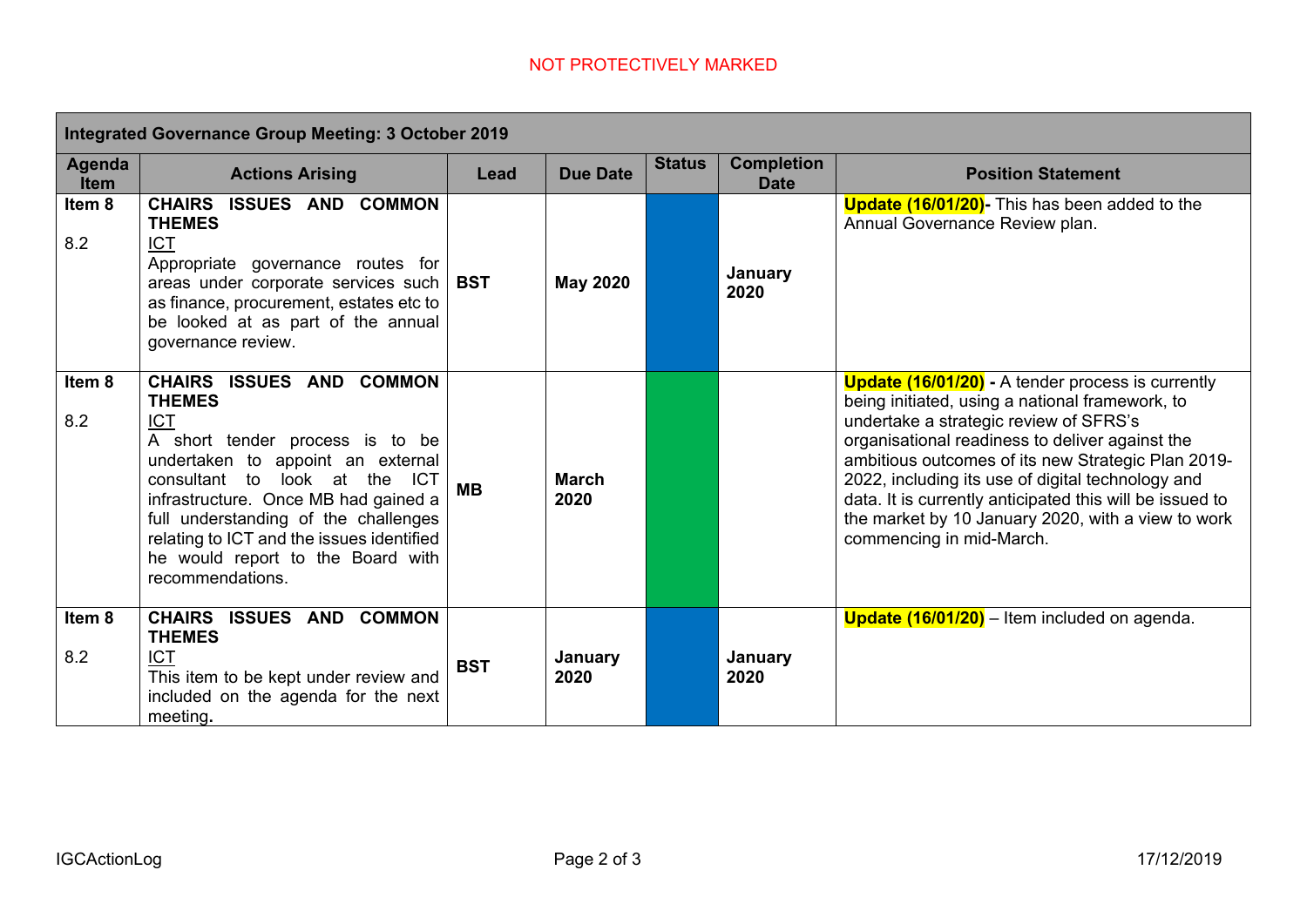| Item 9<br>9.1 | <b>INSPECTIONS/AUDITS</b><br>The HMFSI annual report is provided<br>to ARAC in June each year and to be<br>brought to IGC with an overview of<br>progress made for awareness and<br>assurance of committee chairs.<br>Details of the number of HMFSI reports<br>and recommendations should be<br>provided within an update as to how<br>many had been completed and what<br>was still outstanding. | <b>BB/NB</b> | <b>June 2020</b> |  | January<br>2020 | <b>Update (16/01/20)</b> - The HMFSI annual report will<br>be submitted to ARAC in June 2020. This will be<br>brought forward to July 2020 IGC. With regards<br>further details on outstanding and completed<br>recommendations this detail is provided through<br>updates from SDC and has been added to the<br>forward plan for July 2020 to give a progress update<br>through the Chair of the SDC. |
|---------------|----------------------------------------------------------------------------------------------------------------------------------------------------------------------------------------------------------------------------------------------------------------------------------------------------------------------------------------------------------------------------------------------------|--------------|------------------|--|-----------------|--------------------------------------------------------------------------------------------------------------------------------------------------------------------------------------------------------------------------------------------------------------------------------------------------------------------------------------------------------------------------------------------------------|
|---------------|----------------------------------------------------------------------------------------------------------------------------------------------------------------------------------------------------------------------------------------------------------------------------------------------------------------------------------------------------------------------------------------------------|--------------|------------------|--|-----------------|--------------------------------------------------------------------------------------------------------------------------------------------------------------------------------------------------------------------------------------------------------------------------------------------------------------------------------------------------------------------------------------------------------|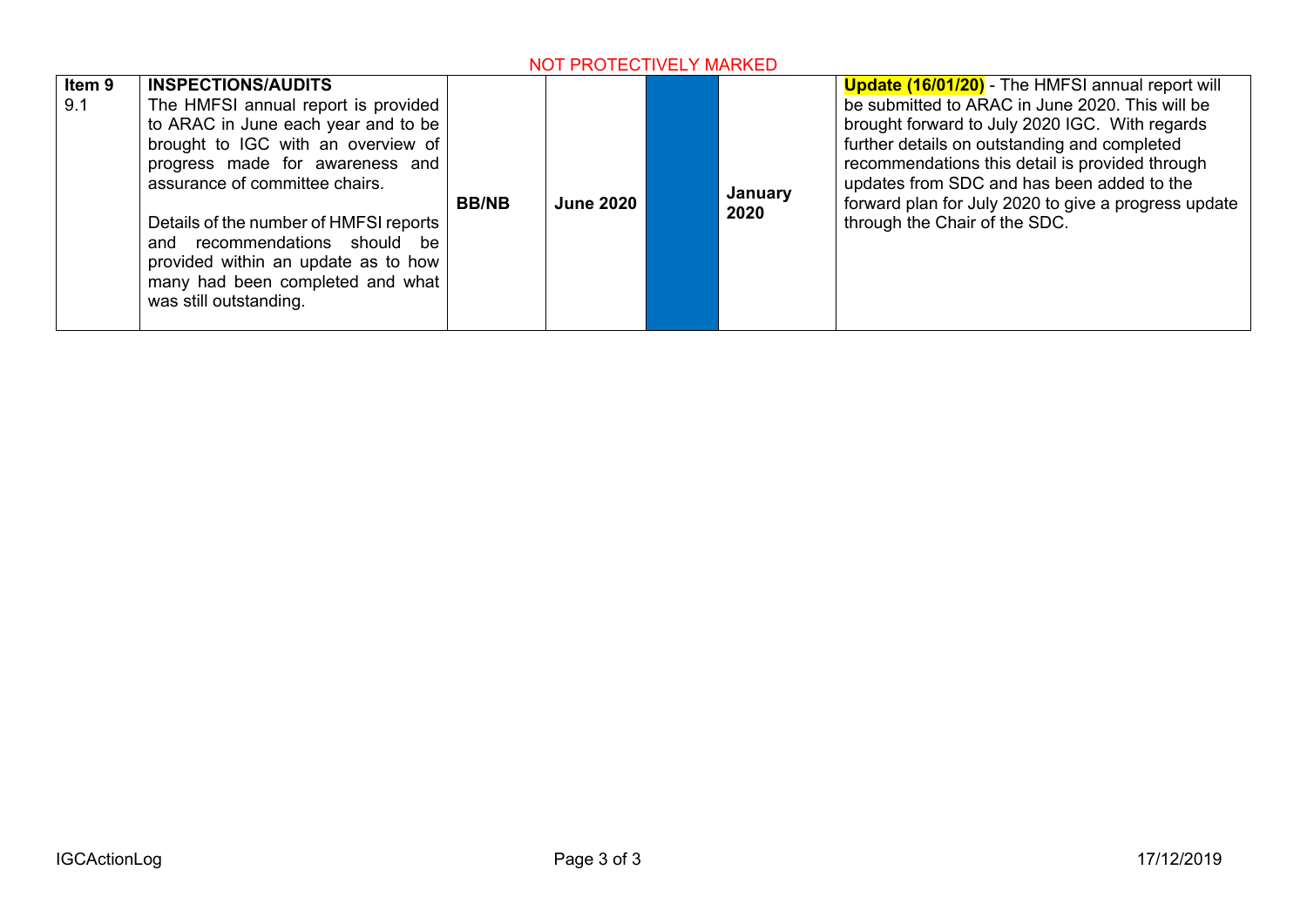# SCOTTISH FIRE AND RESCUE SERVICE

*Integrated Governance Committee*



**Report No: C/IGC/01-20** 

**Agenda Item: 10** 

| <b>Report to:</b>                       |                                                                                                                                                                                                                                                                                                                                                                                                                                                                                                                                                                                                                                                                                                                                                                                                                                                                                                                                                                                                 | <b>INTERGRATED GOVERNANCE COMMITTEE</b>                                                                                                                                                                                                 |                                                                                                                                                    |                         |                          |   |   |   |          |
|-----------------------------------------|-------------------------------------------------------------------------------------------------------------------------------------------------------------------------------------------------------------------------------------------------------------------------------------------------------------------------------------------------------------------------------------------------------------------------------------------------------------------------------------------------------------------------------------------------------------------------------------------------------------------------------------------------------------------------------------------------------------------------------------------------------------------------------------------------------------------------------------------------------------------------------------------------------------------------------------------------------------------------------------------------|-----------------------------------------------------------------------------------------------------------------------------------------------------------------------------------------------------------------------------------------|----------------------------------------------------------------------------------------------------------------------------------------------------|-------------------------|--------------------------|---|---|---|----------|
| <b>Meeting Date:</b>                    |                                                                                                                                                                                                                                                                                                                                                                                                                                                                                                                                                                                                                                                                                                                                                                                                                                                                                                                                                                                                 | <b>16 JANUARY 2020</b>                                                                                                                                                                                                                  |                                                                                                                                                    |                         |                          |   |   |   |          |
| <b>Report Title:</b>                    |                                                                                                                                                                                                                                                                                                                                                                                                                                                                                                                                                                                                                                                                                                                                                                                                                                                                                                                                                                                                 | <b>COMPLIANCE AND GOOD CORPORATE GOVERNANCE AND PRACTICES</b>                                                                                                                                                                           |                                                                                                                                                    |                         |                          |   |   |   |          |
| <b>Report</b><br><b>Classification:</b> |                                                                                                                                                                                                                                                                                                                                                                                                                                                                                                                                                                                                                                                                                                                                                                                                                                                                                                                                                                                                 | <b>For Noting</b>                                                                                                                                                                                                                       | <b>Board/Committee Meetings ONLY</b><br>For Reports to be held in Private<br>Specify rationale below referring to<br><b>Board Standing Order 9</b> |                         |                          |   |   |   |          |
|                                         |                                                                                                                                                                                                                                                                                                                                                                                                                                                                                                                                                                                                                                                                                                                                                                                                                                                                                                                                                                                                 |                                                                                                                                                                                                                                         | $\underline{A}$                                                                                                                                    | $\overline{\mathbf{B}}$ | $\underline{\mathsf{C}}$ | D | Е | E | <u>G</u> |
| $\mathbf{1}$                            | <b>Purpose</b>                                                                                                                                                                                                                                                                                                                                                                                                                                                                                                                                                                                                                                                                                                                                                                                                                                                                                                                                                                                  |                                                                                                                                                                                                                                         |                                                                                                                                                    |                         |                          |   |   |   |          |
| 1.1                                     |                                                                                                                                                                                                                                                                                                                                                                                                                                                                                                                                                                                                                                                                                                                                                                                                                                                                                                                                                                                                 | The purpose of this report is to present the performance reporting against specific<br>principles of the Scottish Fire and Rescue Service (SFRS) Code of Corporate Governance.                                                          |                                                                                                                                                    |                         |                          |   |   |   |          |
| $\boldsymbol{2}$                        | <b>Background</b>                                                                                                                                                                                                                                                                                                                                                                                                                                                                                                                                                                                                                                                                                                                                                                                                                                                                                                                                                                               |                                                                                                                                                                                                                                         |                                                                                                                                                    |                         |                          |   |   |   |          |
| 2.1                                     | There is a requirement for the Board to act consistently with recognised principles of good<br>governance.                                                                                                                                                                                                                                                                                                                                                                                                                                                                                                                                                                                                                                                                                                                                                                                                                                                                                      |                                                                                                                                                                                                                                         |                                                                                                                                                    |                         |                          |   |   |   |          |
| 2.2<br>2.3                              | The SFRS Code of Corporate Governance was approved by the Board at its meeting on<br>15 December 2016 and subsequently published on our public website. It is intended to be<br>a living document that will evolve in line with best practice and through our processes for<br>continuously reviewing and improving the effectiveness of our governance arrangements.<br>It fully supports the outcomes and priorities set out in the Strategic Plan for 2016-19, in<br>particular the strategic priority of Governance and Social Responsibility.<br>As the Integrated Governance Committee (IGC) meets a minimum of three times per<br>annum, all six core principles will be subject to detailed scrutiny during each reporting year.<br>It was therefore proposed that a report should be presented at each IGC meeting detailing<br>evidence of performance against two of the six core principles of good corporate<br>governance thereby covering all six throughout the reporting year. |                                                                                                                                                                                                                                         |                                                                                                                                                    |                         |                          |   |   |   |          |
| 3                                       |                                                                                                                                                                                                                                                                                                                                                                                                                                                                                                                                                                                                                                                                                                                                                                                                                                                                                                                                                                                                 | <b>Main Report/Detail</b>                                                                                                                                                                                                               |                                                                                                                                                    |                         |                          |   |   |   |          |
| 3.1                                     |                                                                                                                                                                                                                                                                                                                                                                                                                                                                                                                                                                                                                                                                                                                                                                                                                                                                                                                                                                                                 | Principles 3 and 4 are therefore presented to IGC (Appendix A) highlighting any progress<br>that has been made in these areas.                                                                                                          |                                                                                                                                                    |                         |                          |   |   |   |          |
| 3.2                                     | A number of Improvement Actions had previously been identified to ensure we meet the<br>commitments outlined in our Code and from this an assurance level was applied to each.<br>The Performance Report (Appendix A) will allow the Committee to track progress of the<br>Improvement Actions identified and how these are being considered as part of our<br>continuous improvement.                                                                                                                                                                                                                                                                                                                                                                                                                                                                                                                                                                                                          |                                                                                                                                                                                                                                         |                                                                                                                                                    |                         |                          |   |   |   |          |
| 4                                       |                                                                                                                                                                                                                                                                                                                                                                                                                                                                                                                                                                                                                                                                                                                                                                                                                                                                                                                                                                                                 | <b>Recommendation</b>                                                                                                                                                                                                                   |                                                                                                                                                    |                         |                          |   |   |   |          |
| 4.1                                     |                                                                                                                                                                                                                                                                                                                                                                                                                                                                                                                                                                                                                                                                                                                                                                                                                                                                                                                                                                                                 | The Committee are invited to note the comments and progress made against the<br>Improvement Actions and provide any feedback as necessary. These are all detailed<br>within the Performance Report (Appendix A) for Principles 3 and 4. |                                                                                                                                                    |                         |                          |   |   |   |          |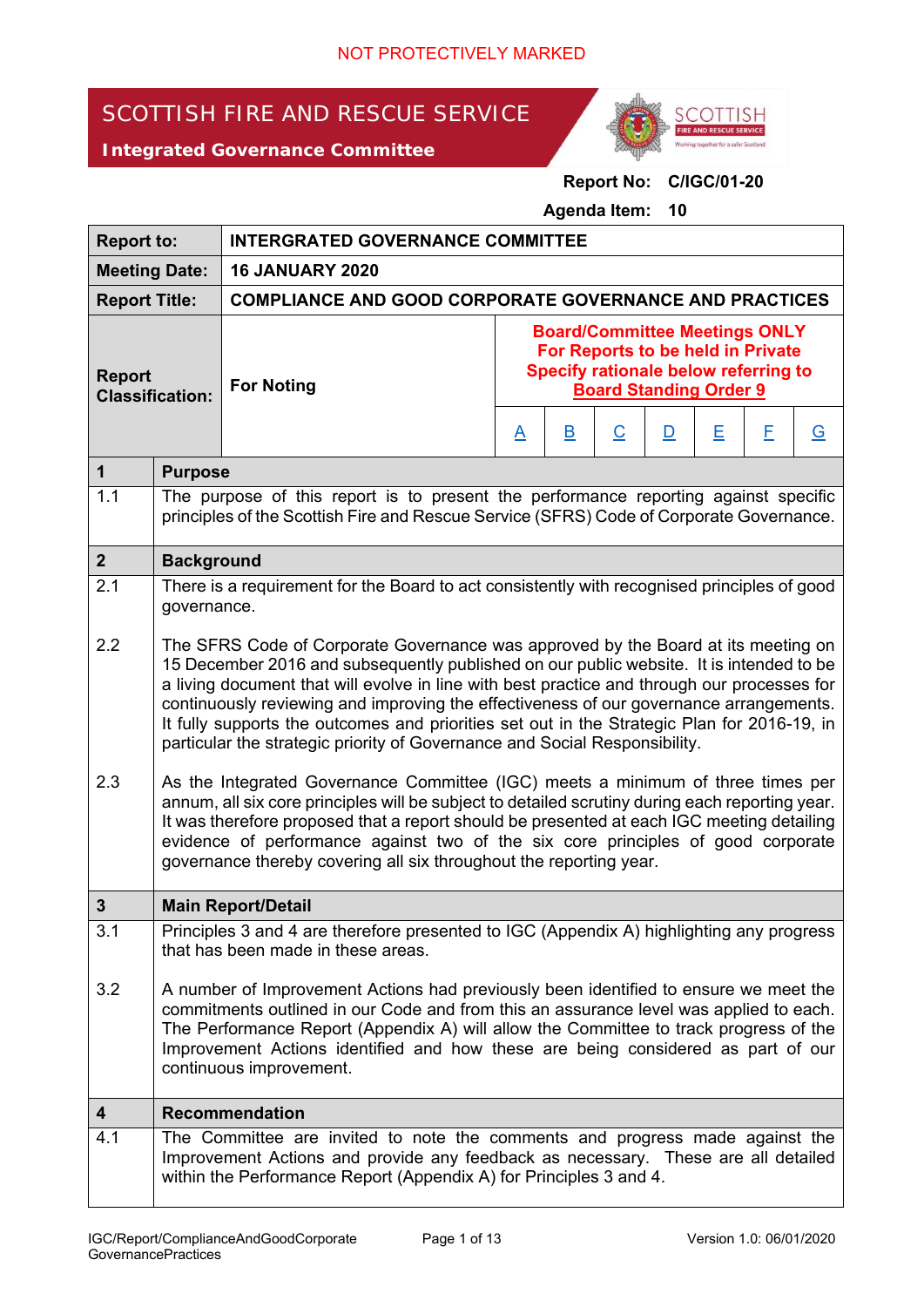| $5\phantom{1}$ | <b>Key Strategic Implications</b>                                                                                                                                                                                                                                                                                                                                                                                                                                                                          |
|----------------|------------------------------------------------------------------------------------------------------------------------------------------------------------------------------------------------------------------------------------------------------------------------------------------------------------------------------------------------------------------------------------------------------------------------------------------------------------------------------------------------------------|
| 5.1<br>5.1.1   | <b>Financial</b><br>There are no key strategic financial implications arising from the recommendations set out<br>in this paper.                                                                                                                                                                                                                                                                                                                                                                           |
| 5.2<br>5.2.1   | <b>Environmental &amp; Sustainability</b><br>There are no key strategic environmental and sustainability implications arising from the<br>recommendations set out in this paper.                                                                                                                                                                                                                                                                                                                           |
| 5.3<br>5.3.1   | <b>Workforce</b><br>There are no key strategic workforce implications arising from the recommendations set<br>out in this paper.                                                                                                                                                                                                                                                                                                                                                                           |
| 5.4<br>5.4.1   | <b>Health &amp; Safety</b><br>There are no<br>key strategic health and safety<br>implications arising<br>from the<br>recommendations set out in this paper.                                                                                                                                                                                                                                                                                                                                                |
| 5.5<br>5.5.1   | <b>Training</b><br>There are no key strategic training implications arising from the recommendations set out<br>in this paper.                                                                                                                                                                                                                                                                                                                                                                             |
| 5.6<br>5.6.1   | <b>Timing</b><br>This report has been produced to support the arrangements approved by SFRS Board at<br>its meeting on 29 June 2017 for the effective monitoring and scrutiny of the approved SFRS<br>Code of Corporate Governance. It will also be used to form a report on the overall<br>effectiveness of the Code of Corporate Governance within the Annual Governance<br>Statement presented to the Audit and Risk Assurance Committee (ARAC) and<br>subsequently the Board for approval.             |
| 5.7<br>5.7.1   | <b>Performance</b><br>The information obtained from the performance reports of the SFRS Code of Corporate<br>Governance will be outlined within the Annual Governance Statement provided by the<br>Accountable Officer to the ARAC. Any assurance gaps identified from these reviews will<br>form Improvement Actions that will be allocated to Directorates to be addressed as part of<br>business as usual arrangements or alternatively through the Annual Internal Audit Plan,<br>as deemed necessary. |
| 5.8<br>5.8.1   | <b>Communications &amp; Engagement</b><br>Engagement has taken place with the Board and the IGC regarding arrangements for<br>monitoring and scrutiny of SFRS Code of Corporate Governance. An overview of this will<br>be incorporated within future Annual Governance Statements and reported to ARAC and<br>the Board. Updates from IGC will be provided to the Board.                                                                                                                                  |
| 5.9<br>5.9.1   | Legal<br>Whilst there is no legal requirement to have a Code of Governance within SFRS, the<br>adoption of the proposed Code is intended to improve the Board's and its Committees<br>ability to perform its scrutiny role and therefore deliver its statutory duties effectively.                                                                                                                                                                                                                         |
| 5.10           | <b>Information Governance</b>                                                                                                                                                                                                                                                                                                                                                                                                                                                                              |
| 5.10.1         | DPIA completed - No.<br>There is no personal data contained within the report.                                                                                                                                                                                                                                                                                                                                                                                                                             |
| 5.11<br>5.11.1 | <b>Risk</b><br>There are no key strategic risk implications arising from the recommendations set out in                                                                                                                                                                                                                                                                                                                                                                                                    |
|                | this paper.                                                                                                                                                                                                                                                                                                                                                                                                                                                                                                |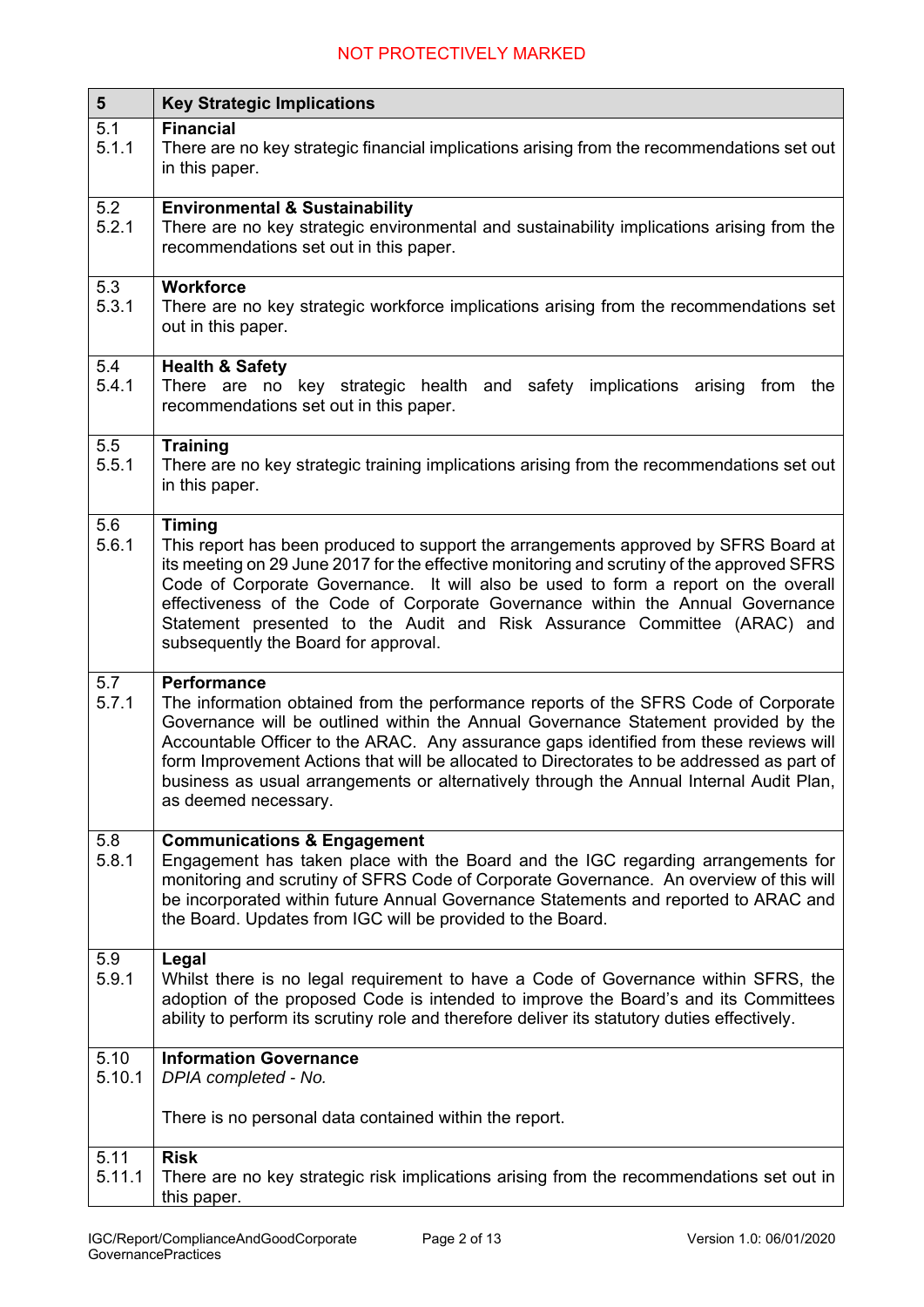| 5.12<br>5.12.1                                                                                                                                                                                                                                                                                                                                                                                                                                                                                                                                                                                                                                              | <b>Equalities</b><br>EIA completed - No.<br>The existing Equality Impact Assessment – Board Operating Arrangements, has been<br>reviewed and there are no issues arising from the matters raised within this report. |                                                                |                 |                                                                              |  |  |  |  |
|-------------------------------------------------------------------------------------------------------------------------------------------------------------------------------------------------------------------------------------------------------------------------------------------------------------------------------------------------------------------------------------------------------------------------------------------------------------------------------------------------------------------------------------------------------------------------------------------------------------------------------------------------------------|----------------------------------------------------------------------------------------------------------------------------------------------------------------------------------------------------------------------|----------------------------------------------------------------|-----------------|------------------------------------------------------------------------------|--|--|--|--|
| 6                                                                                                                                                                                                                                                                                                                                                                                                                                                                                                                                                                                                                                                           | <b>Core Brief</b>                                                                                                                                                                                                    |                                                                |                 |                                                                              |  |  |  |  |
| 6.1                                                                                                                                                                                                                                                                                                                                                                                                                                                                                                                                                                                                                                                         | Not required.                                                                                                                                                                                                        |                                                                |                 |                                                                              |  |  |  |  |
| $\overline{7}$                                                                                                                                                                                                                                                                                                                                                                                                                                                                                                                                                                                                                                              |                                                                                                                                                                                                                      | <b>Appendices/Further Reading</b>                              |                 |                                                                              |  |  |  |  |
| 7.1                                                                                                                                                                                                                                                                                                                                                                                                                                                                                                                                                                                                                                                         |                                                                                                                                                                                                                      | Appendix A - Code of Corporate Governance - Performance Report |                 |                                                                              |  |  |  |  |
| 7.2                                                                                                                                                                                                                                                                                                                                                                                                                                                                                                                                                                                                                                                         | Link to published version of SFRS Code of Corporate Governance:<br>https://www.firescotland.gov.uk/media/1349818/sfrs code of corporate governance v3.0september 2018.pdf                                            |                                                                |                 |                                                                              |  |  |  |  |
| <b>Prepared by:</b>                                                                                                                                                                                                                                                                                                                                                                                                                                                                                                                                                                                                                                         |                                                                                                                                                                                                                      | Heather Greig, Board Support Executive Officer                 |                 |                                                                              |  |  |  |  |
|                                                                                                                                                                                                                                                                                                                                                                                                                                                                                                                                                                                                                                                             | <b>Sponsored by:</b>                                                                                                                                                                                                 |                                                                |                 | Mark McAteer, Director of Strategic Planning, Performance and Communications |  |  |  |  |
|                                                                                                                                                                                                                                                                                                                                                                                                                                                                                                                                                                                                                                                             | <b>Presented by:</b>                                                                                                                                                                                                 | GC Alasdair Cameron, Board Support Manager                     |                 |                                                                              |  |  |  |  |
|                                                                                                                                                                                                                                                                                                                                                                                                                                                                                                                                                                                                                                                             |                                                                                                                                                                                                                      | <b>Links to Strategy and Corporate Values</b>                  |                 |                                                                              |  |  |  |  |
| This links to SFRS Strategic Plan 2016-19 through our priorities of Governance and Social<br>Responsibility, incorporating the following associated key strategic objectives:<br>We will continue to ensure that our decision making processes are transparent and evidence<br>$\bullet$<br>led.<br>We will develop a performance framework that enables the effective management of risk and<br>supports effective scrutiny, challenge and improvement.<br>We will embed effective communication and engagement in all that we do.<br>We will continue to explore how we maximise efficiency and productivity within our organisation<br>and partnerships. |                                                                                                                                                                                                                      |                                                                |                 |                                                                              |  |  |  |  |
| <b>Report Classification/</b><br><b>Meeting Date</b><br><b>Governance Route for Report</b><br><b>Comments</b>                                                                                                                                                                                                                                                                                                                                                                                                                                                                                                                                               |                                                                                                                                                                                                                      |                                                                |                 |                                                                              |  |  |  |  |
|                                                                                                                                                                                                                                                                                                                                                                                                                                                                                                                                                                                                                                                             |                                                                                                                                                                                                                      | Integrated Governance Committee                                | 16 January 2020 | For Noting                                                                   |  |  |  |  |
|                                                                                                                                                                                                                                                                                                                                                                                                                                                                                                                                                                                                                                                             |                                                                                                                                                                                                                      |                                                                |                 |                                                                              |  |  |  |  |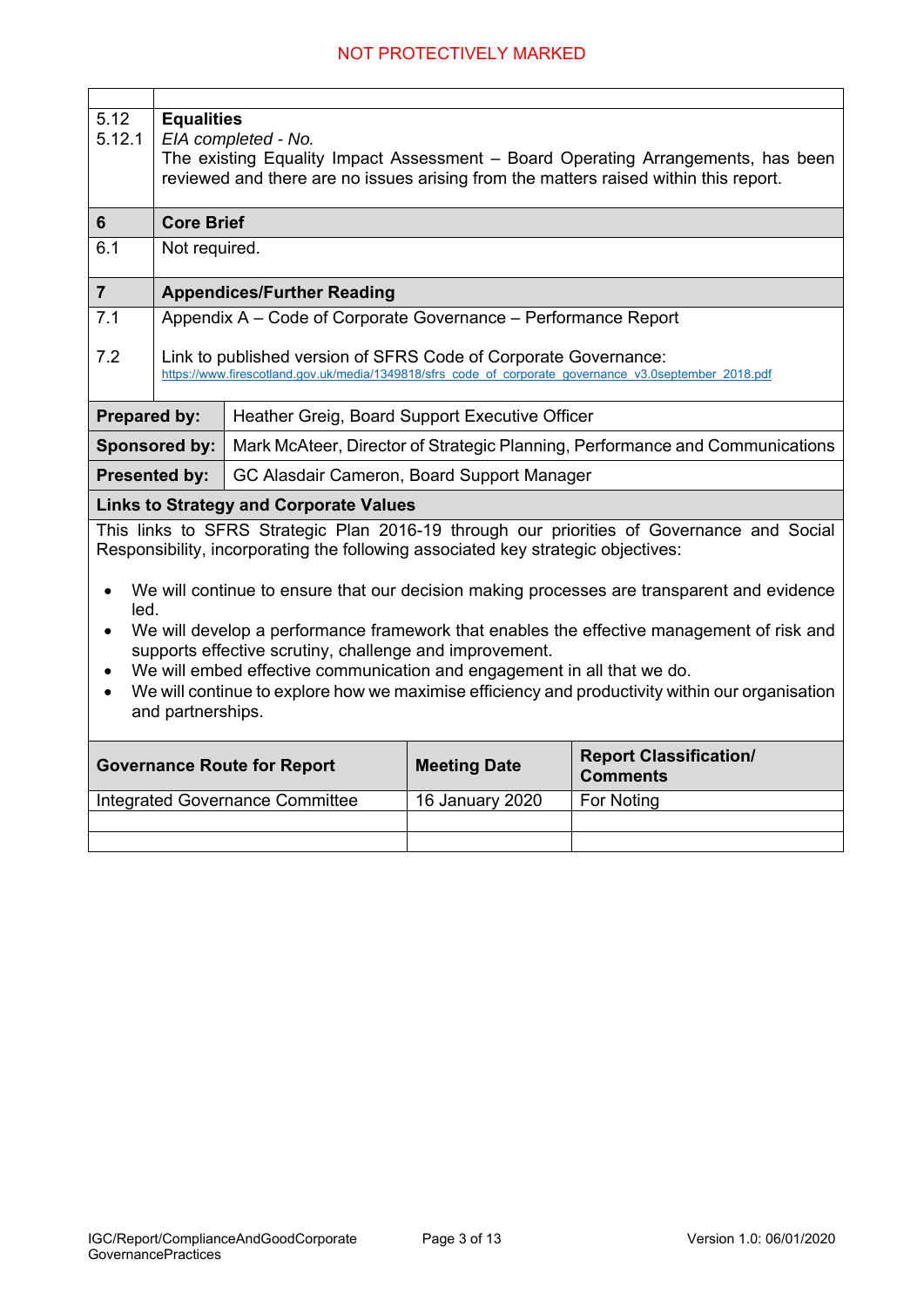**APPENDIX A** 

# **Scottish Fire and Rescue Service (SFRS) Code of Corporate Governance Performance Report**

### **Background and Purpose**

Assurance categories are applied to each of the commitments made within The Code to provide an indication of the strength of the control in place and enable progress against each of these to be easily monitored and reviewed. No improvement actions will be removed from the log or intended completion dates extended until approval has been sought from the Group.

The status of Assurance levels are categorised as follows:

| <b>Assurance Categories - Key</b> |                                                         |  |  |  |
|-----------------------------------|---------------------------------------------------------|--|--|--|
| I Substantial Assurance           | Controls are robust and well managed                    |  |  |  |
| <u>l Reasonable Assurance </u>    | Controls are adequate but require improvement           |  |  |  |
| Limited Assurance                 | Controls are developing but weak                        |  |  |  |
| <b>Insufficient Assurance</b>     | Controls are not acceptable and have notable weaknesses |  |  |  |

#### **Improvement Actions/Recommendations**

### **This Performance Report specifically focusing and provides an update in relation to Principles 3 & 4.**

Since the last report 3 Reasonable Assurance have now been increased to Substantial.

At present a total of 0 have Insufficient Assurance, 0 have Limited Assurance, 1 has Reasonable Assurance and 21 have Substantial Assurance.

Areas for improvement will continue to be monitored and carried forward, with progress presented to the IGC as part of the cyclical process.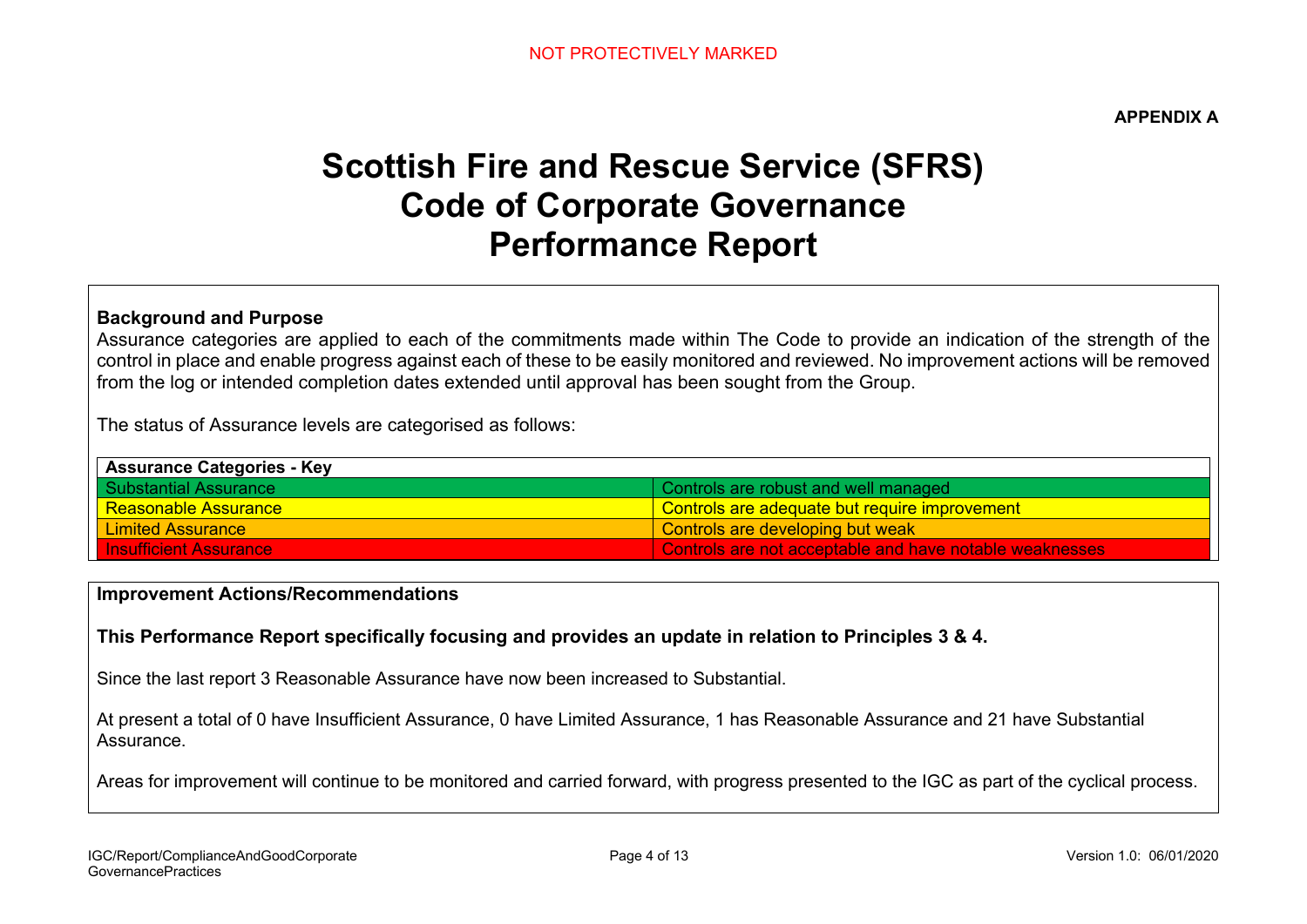### **FOREWORD**

Good corporate governance is fundamental to any effective organisation and is at the heart of good public services, contributing to the achievement of National Outcome 16 – 'our public services are high quality, continually improving, efficient and responsive to local people's needs'.

This Code of Corporate Governance ('the Code') outlines our commitment to upholding high standards of corporate governance by setting out the principles and supporting characteristics we will apply to ensure we are achieving our intended outcomes while acting in the public interests at all times. It also embodies and supports our values of Safety, Teamwork, Respect and Innovation. In the Scottish Fire and Rescue Service, this means doing the right things, in the right way, for the right people, in a timely, inclusive, open, honest and accountable manner.

The Code concentrates on recognised principles of good governance as its framework. It focuses on the role of the non-executives (the Board) and executives (Strategic Leadership Team) of the SFRS in upholding good corporate governance, and has drawn on best practice from across the public, private and charity sectors. Through this it is intended that we support our greatest asset, our workforce, in the delivery of our services to local outcomes for our communities.

The Code is intended to be a living document and will evolve in line with best practice and through our processes for continuously reviewing and improving the effectiveness of our governance arrangements. It fully supports the outcomes and priorities set out in the Strategic Plan for 2016-19, in particular the strategic priority of Governance and Social Responsibility.

We are confident that this Code will provide further support to enabling good corporate governance within the Scottish Fire and Rescue Service and therefore demonstrate our commitment to delivering our intended outcomes in the best possible manner.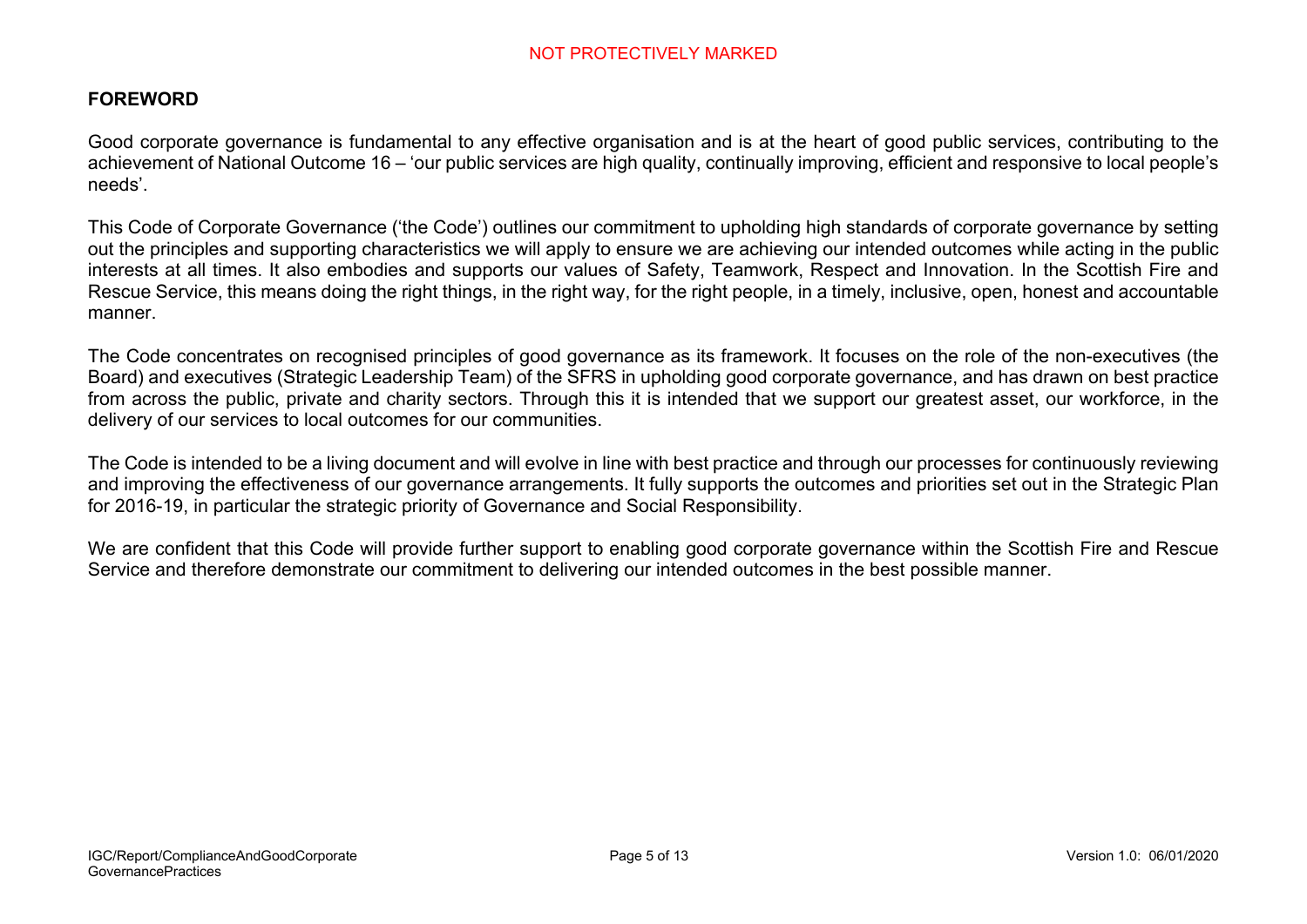### **ABOUT THIS CODE**

### **What is Corporate Governance?**

Corporate governance is the way in which organisations are directed, controlled and led. It defines relationships and the distribution of rights and responsibilities among those who work with and in the organisation, determines the rules and procedures through which the organisation's objectives are set, and provides the means of attaining those objectives and monitoring performance. Importantly, it defines where accountability lies throughout the organisation.

#### **Corporate Governance in the Scottish Fire and Rescue Service**

The SFRS meets its corporate governance requirements and expectations in many ways. The Code therefore brings together the various strands of our corporate governance arrangements into one overarching framework document that demonstrates our commitment to upholding good corporate governance.

The focus of the Code is on the Board (Non-executives) and the Strategic Leadership Team (Executives), whereby the Code is designed to assist them in performing their role of directing, controlling and leading the SFRS in a fit and proper manner. The Code will also be cascaded to management who may directly support the Board and Strategic Leadership Team (SLT) in fulfilling this role and our workforce who are integral to achieving improved local outcomes through the delivery of our priorities and strategic objectives.

By following the Code, we aim to deliver high standards of corporate governance, which we believe will lead to better service delivery and ultimately, better outcomes for the communities of Scotland. We are responsible for ensuring that we deliver our services in accordance with the law and our statutory responsibilities, that we safeguard and properly account for public money and that this money is used in accordance with Best Value principles. The Code sets out the manner in which we will operate to meet these responsibilities and therefore maintain public confidence in the SFRS as a public body.

At the heart of the Code lies six core principles of good corporate governance, each with its supporting characteristics that outline how we will demonstrate application of the principles. The six principles we have adopted are taken from the 'Good Governance Standard for Public Services'. By adopting these principles we will be acting consistently with the principles of good governance, a requirement of the Fire (Scotland) Act 2005, as amended by the Police and Fire Reform (Scotland) Act 2012 and following best practice promoted by the Scottish Government in publications such 'On Board: a Guide for Board Members of Public Bodies in Scotland'.

Using the six principles of good corporate governance as a basis for the Code's framework, provides us with a sound structure to assess and ultimately report on the effectiveness of our corporate governance in the Annual Governance Statement. Internal audit and external audit will also benefit from the Code's structured approach, allowing them to direct their independent assurance work on corporate governance more effectively. Our approach to reviewing the Code and reporting its effectiveness is set out on page ten of the Code.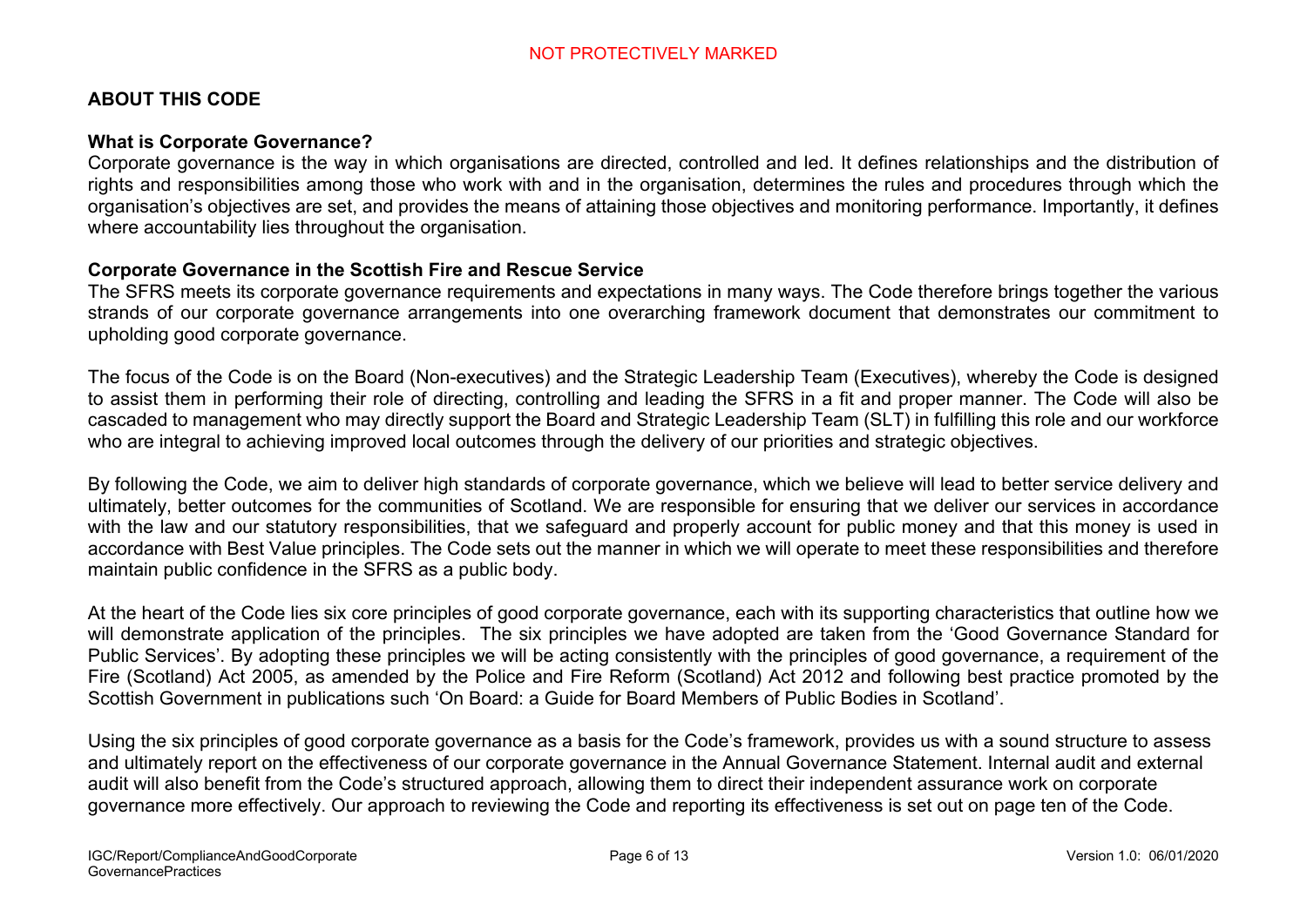### **Principle 3 – We will promote and demonstrate the values of the organisation and the principles of good governance through behaviour**

|          | What does this mean?                                                                                                                                                                                                                                                                                                                                                                                                                                                           |                                                |                                    |                                                                                                                                                                                                                                                                                                                                                                                                                                                                                                                                                                                                                                                                                                                                                          |
|----------|--------------------------------------------------------------------------------------------------------------------------------------------------------------------------------------------------------------------------------------------------------------------------------------------------------------------------------------------------------------------------------------------------------------------------------------------------------------------------------|------------------------------------------------|------------------------------------|----------------------------------------------------------------------------------------------------------------------------------------------------------------------------------------------------------------------------------------------------------------------------------------------------------------------------------------------------------------------------------------------------------------------------------------------------------------------------------------------------------------------------------------------------------------------------------------------------------------------------------------------------------------------------------------------------------------------------------------------------------|
|          | We are:<br>Putting our organisational values of Safety, Teamwork, Respect and Innovation into practice.<br>$\bullet$<br>Behaving in ways that uphold and exemplify effective governance, including demonstrating leadership on the grounds of<br>$\bullet$<br>equality, diversity, inclusion, human rights and social justice.<br>Demonstrating professional, dignified and respectful behaviours and tackling those behaviours that fall short of this standard.<br>$\bullet$ |                                                |                                    |                                                                                                                                                                                                                                                                                                                                                                                                                                                                                                                                                                                                                                                                                                                                                          |
| We will: | Where is the evidence that shows we are demonstrating this?                                                                                                                                                                                                                                                                                                                                                                                                                    | <b>Previous</b><br><b>RAG</b><br><b>Status</b> | <b>Latest</b><br><b>RAG Status</b> | <b>Comments</b>                                                                                                                                                                                                                                                                                                                                                                                                                                                                                                                                                                                                                                                                                                                                          |
|          | Publish on our website and intranet, and market in SFRS<br>properties, our values framework.                                                                                                                                                                                                                                                                                                                                                                                   | Reasonable                                     | Substantial                        | As part of the staff engagement sessions<br>which sought staff input to develop the next<br>Strategic plan 2016-19, comments and<br>feedback from staff were collected and has<br>been used to further develop the SFRS<br>values which are now becoming embedded<br>into the organisation - Values Framework.<br>With regard to making this available on our<br>Website this has still to be progressed and<br>further work to enhance this within our<br>intranet to ensure these are easily accessible<br>to all stakeholders.<br>Improvement Action 3.1(HoF HR-OD) -<br>This is now available through our Website<br>and Intranet, a recent Staff Survey was<br>undertaken closing on 28th October 2018,<br>which will continue to shape our values. |
|          |                                                                                                                                                                                                                                                                                                                                                                                                                                                                                |                                                |                                    | Values framework is readily available across<br>the SFRS and feedback / updates from Staff<br>Survey are provided through governance<br>processes and within the intranet which                                                                                                                                                                                                                                                                                                                                                                                                                                                                                                                                                                          |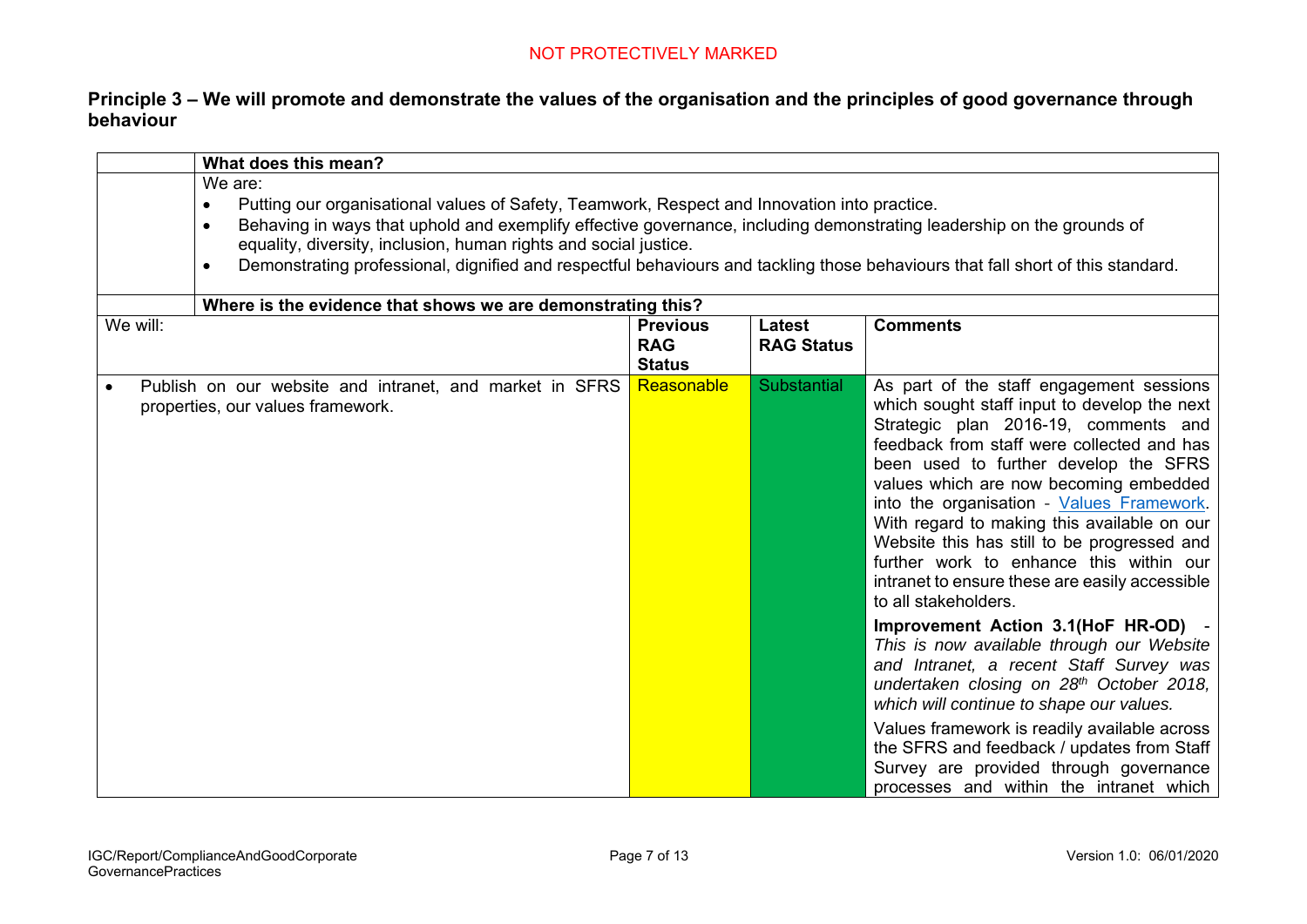|           |                                                                                                                                                                              |             |                    | highlights key actions being taken in support<br>of our values.                                                                                                                                                                                                                                                                       |
|-----------|------------------------------------------------------------------------------------------------------------------------------------------------------------------------------|-------------|--------------------|---------------------------------------------------------------------------------------------------------------------------------------------------------------------------------------------------------------------------------------------------------------------------------------------------------------------------------------|
|           | Establish arrangements for appraising staff against our values<br>and incorporate them into induction programmes and<br>development programmes for staff.                    | Reasonable  | <b>Substantial</b> | Our Appraisal Policy demonstrates the<br>SRFR's commitment to the development of<br>staff<br>their<br>against<br>their values<br>the<br>of the<br>introduction<br>Leadership<br>and<br>Development Framework will develop further<br>over time. Improvement Action 3.2 (HoF<br>HR-OD)                                                 |
|           |                                                                                                                                                                              |             |                    | Appraisal policy was reviewed and further<br>guidance issued in 2019, this is now a well-<br>established process and this was highlighted<br>in the feedback from the Staff Survey.<br>Induction programmes have been introduced<br>for staff and these continue to be reviewed<br>and developed.                                     |
| $\bullet$ | Publish on our website and intranet our Board Members Code<br>of Conduct and establish arrangements for appraising Board<br>Members against the provisions of the Code.      | Substantial | <b>Substantial</b> | Members Code of Conduct is now published<br>on our website, arrangements for appraising<br>Board members were reviewed in 2018 using<br>self-assessment and Board competence<br>Matrix from 'Changing the Chemistry' this will<br>be developed further during 2018/19 to<br>become incorporated<br>into the SFRS<br>Appraisal Policy. |
|           | Make our meetings of the Board and Committees open to the<br>public, enabling the public to observe the conduct and behaviour<br>of members of the Board and SLT.            | Substantial | <b>Substantial</b> | All Board and Committee meetings open to<br>the public are advertised on our website,<br>giving an opportunity for members of the<br>public to review the Agendas and papers<br>and attend if they decide.                                                                                                                            |
|           | Publish on our website, Board and Committee reports, and<br>minutes demonstrating how our values have been applied in<br>decision making.                                    | Substantial | <b>Substantial</b> | All Board and Committee meeting reports<br>incorporating all key decisions are published<br>on our website Board and Committee Papers<br>which is linked to our Values Framework.                                                                                                                                                     |
|           | Publish and maintain Board Members and SLT Members<br>register of interests, and have arrangements in place for<br>declaring interests at Board, Committee and SLT meetings. | Substantial | <b>Substantial</b> | For Board Members this is detailed within the<br>Members Code of Conduct and includes<br>requirements<br>for<br>Registration<br>and                                                                                                                                                                                                   |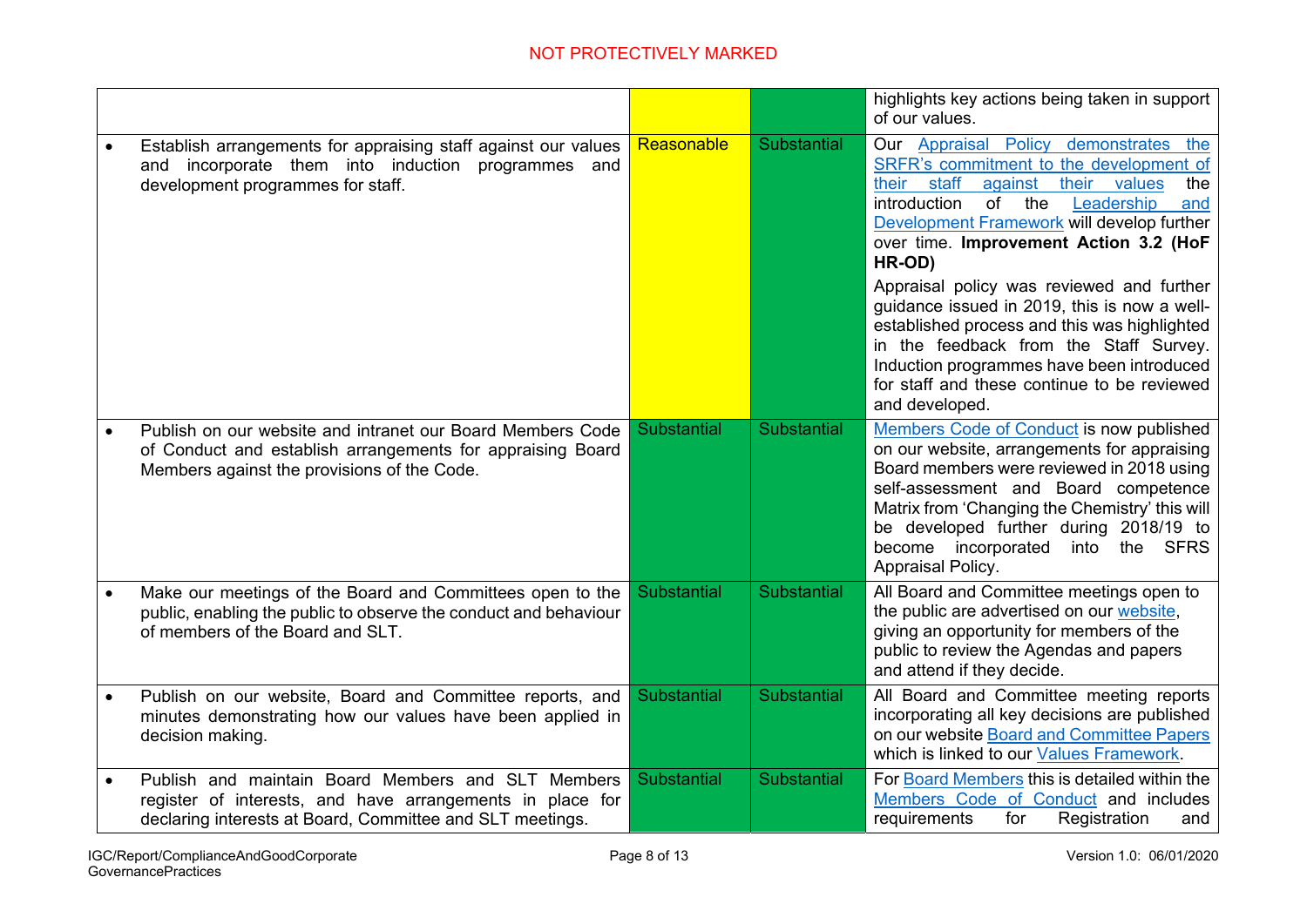|           |                                                                                                                                                                                                                                                                                           |             |                    | Declaration of Interests there is now a list of<br>their register of interests within their profiles<br>on the Website. This also forms part of the<br>standing Agenda item at Board meeting<br>example.<br>SLT Members register of interests can be<br>viewed within our website.                                                                                                                                                                                                                                                                                                                                                                                                                                                  |
|-----------|-------------------------------------------------------------------------------------------------------------------------------------------------------------------------------------------------------------------------------------------------------------------------------------------|-------------|--------------------|-------------------------------------------------------------------------------------------------------------------------------------------------------------------------------------------------------------------------------------------------------------------------------------------------------------------------------------------------------------------------------------------------------------------------------------------------------------------------------------------------------------------------------------------------------------------------------------------------------------------------------------------------------------------------------------------------------------------------------------|
| $\bullet$ | Publish on our website our Equality and Diversity Charter.                                                                                                                                                                                                                                | Substantial | <b>Substantial</b> | This is available within our website, <b>Equality</b><br>and Diversity Charter                                                                                                                                                                                                                                                                                                                                                                                                                                                                                                                                                                                                                                                      |
|           | Publish and raise awareness of our anti-fraud statement and<br>response plan, whistleblowing policy and complaints handling<br>procedure, and seek opinions from the Audit and Risk<br>Assurance Committee and Internal Audit on the adequacy and<br>effectiveness of these arrangements. | Substantial | Substantial        | SFRS have effective plans, processes and<br>policies in place which are kept under review,<br>these are also scrutinised by the ARAC and<br>audited both internally and externally.<br><b>Anti-Fraud Statement</b><br><b>Whistleblowing Policy</b><br><b>Complaints, Comments and Compliments</b><br><b>Audit Risk and Assurance Committee</b><br><b>Internal Audit</b>                                                                                                                                                                                                                                                                                                                                                             |
| $\bullet$ | Appoint an individual to undertake the statutory duties of a<br>Standards Officer, and act as the principal liaison officer<br>between the organisation and the Standards Commission.                                                                                                     | Reasonable  | <b>Substantial</b> | The SFRS has a Members Code of Conduct<br>and works closely with the Scottish<br>Government Sponsorship Team and Public<br>appointments team, at present this is an<br>area that requires to be further explored.<br><b>Improvement Action 3.2 (Legal Services</b><br><b>Manager)</b> The Director of SPPC is the<br>named person with the Standards<br>Commission, work is in progress to<br>strengthen this by incorporating fully into our<br>Governance arrangements and will be<br>presented to the Board early 2019.<br>The SPPC Director is the SFRS Standards<br>Officer. The Standards Officer role is<br>supported by the Head of Corporate<br>Governance and the Legal Services<br>Manager to ensure compliance with the |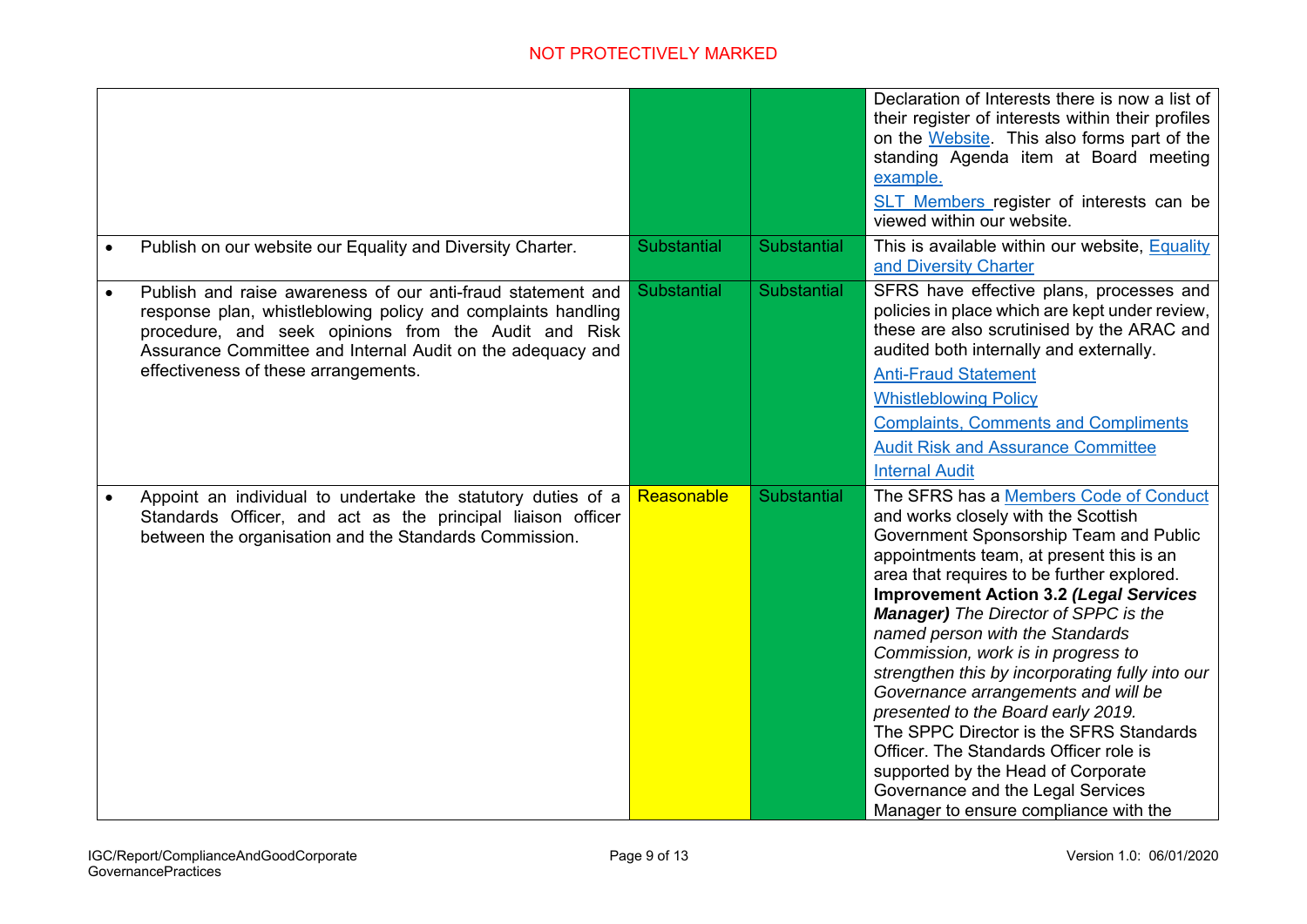|                                                                                                                      |             |             | Ethical Standards in Public Life etc.<br>(Scotland) Act 2000.                                                    |
|----------------------------------------------------------------------------------------------------------------------|-------------|-------------|------------------------------------------------------------------------------------------------------------------|
| Publish on our website and intranet our Recruitment and Substantial<br>Selection Policy.                             |             | Substantial | Information and our<br>policy/relevant<br>information externally is fully available.                             |
|                                                                                                                      |             |             | <b>Recruitment and Selection Policy Internal /</b><br><b>External and Work with Us</b>                           |
| Monitor and scrutinise the effectiveness of our values framework  <br>at meetings of the Staff Governance Committee. | Substantial | Substantial | <b>Staff Governance Committee monitored and</b><br>scrutinised the introduction of the SFRS<br>Values Framework. |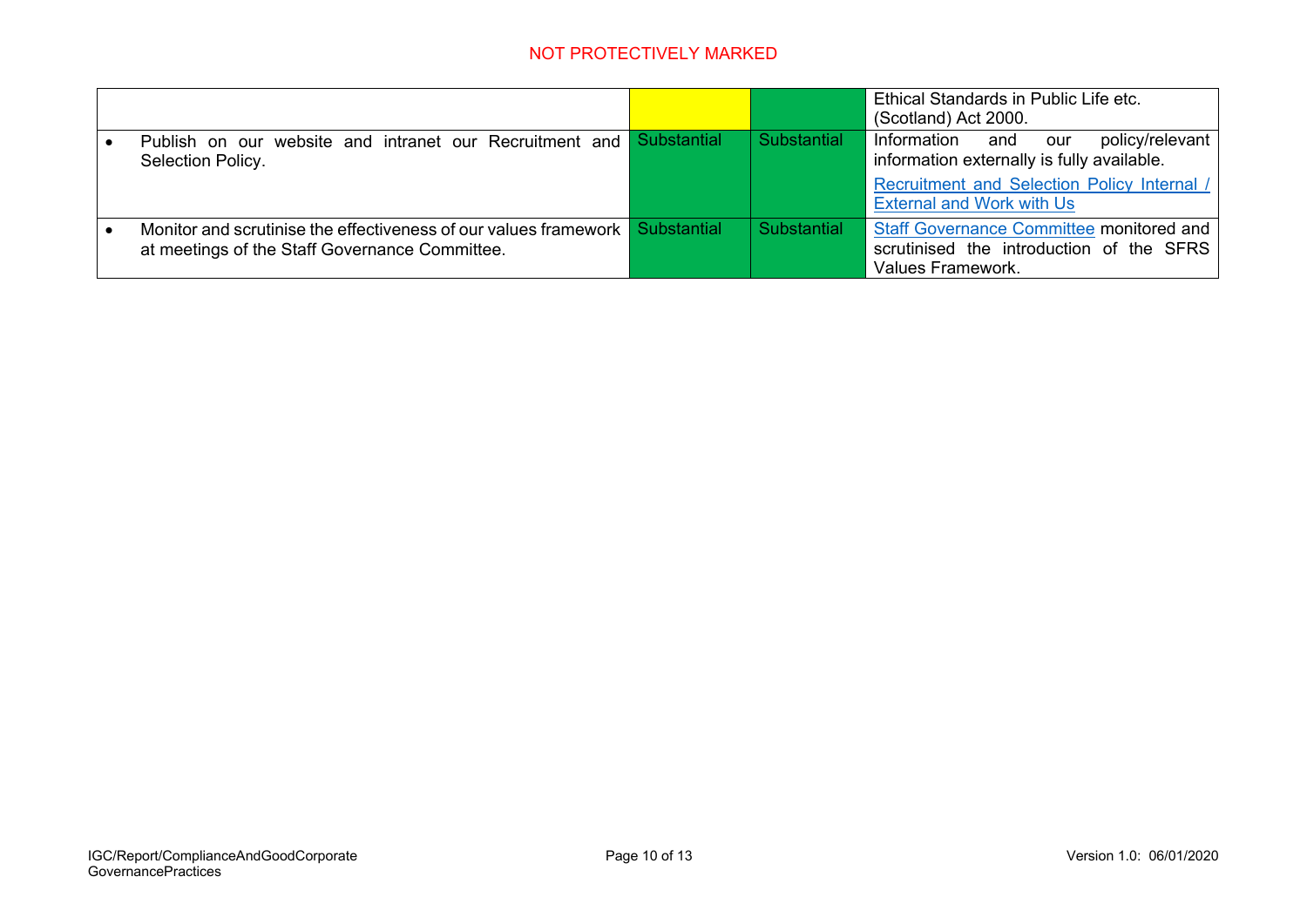### **Principle 4 – We will take informed, transparent decisions and manage risk effectively**

|           | What does this mean?                                                                                                                                                                                                                                                                 |                                                             |                             |                                                                                                                                                                                                                                                                                                                                                                                                                                                  |  |  |
|-----------|--------------------------------------------------------------------------------------------------------------------------------------------------------------------------------------------------------------------------------------------------------------------------------------|-------------------------------------------------------------|-----------------------------|--------------------------------------------------------------------------------------------------------------------------------------------------------------------------------------------------------------------------------------------------------------------------------------------------------------------------------------------------------------------------------------------------------------------------------------------------|--|--|
|           | We are:<br>Being rigorous and transparent about how decisions are taken.<br>$\bullet$<br>Having and using good quality information, advice and support.<br>$\bullet$<br>Making sure that an effective risk management framework and internal controls are in operation.<br>$\bullet$ |                                                             |                             |                                                                                                                                                                                                                                                                                                                                                                                                                                                  |  |  |
|           |                                                                                                                                                                                                                                                                                      | Where is the evidence that shows we are demonstrating this? |                             |                                                                                                                                                                                                                                                                                                                                                                                                                                                  |  |  |
| We will:  |                                                                                                                                                                                                                                                                                      | <b>Previous</b><br><b>RAG</b><br><b>Status</b>              | Latest<br><b>RAG Status</b> | <b>Comments</b>                                                                                                                                                                                                                                                                                                                                                                                                                                  |  |  |
| $\bullet$ | Publish on our website the Board's Standing Orders, Scheme of<br>Delegations, and Conflicts of Interest arrangements, and review<br>these periodically.                                                                                                                              | Substantial                                                 | <b>Substantial</b>          | All documents are available and reviewed in<br>accordance with specified timelines.<br>Standing Orders for Meetings of the Board<br>and its Committees<br><b>Scheme of Delegations</b><br><b>SFRS Code of Conduct</b>                                                                                                                                                                                                                            |  |  |
|           | Publish on our website the date and time of all Board and<br>Committee meetings held in public session, and all reports and<br>minutes considered at these meetings.                                                                                                                 | Substantial                                                 | <b>Substantial</b>          | All public Board and Committees are<br>published on our website with the details of<br>the meetings together with the reports Board<br>and Committee Papers                                                                                                                                                                                                                                                                                      |  |  |
|           | Produce engagement plans in support of communicating<br>decisions to those affected.                                                                                                                                                                                                 | Substantial                                                 | <b>Substantial</b>          | <b>SFRS</b><br>Communication<br>have<br>a<br>and<br>Engagement Strategy 2017-2020.                                                                                                                                                                                                                                                                                                                                                               |  |  |
| $\bullet$ | Publish on our website the results of Equality and Human Rights<br>Impact Assessments.                                                                                                                                                                                               | Reasonable                                                  | Reasonable                  | An Equality and Diversity page exists within<br>our website with<br>access to<br>helpful<br>information, this however does not give<br>specific access to the results of Impact<br>Assessments themselves at this time.<br>Improvement Action 4.1 as per 1.4 (E&D)<br>Manager)<br>Equality and Human Rights Impact<br>Assessments (EHRIA) are currently<br>available on the SFRS website alongside<br>Board papers. Following a recent review of |  |  |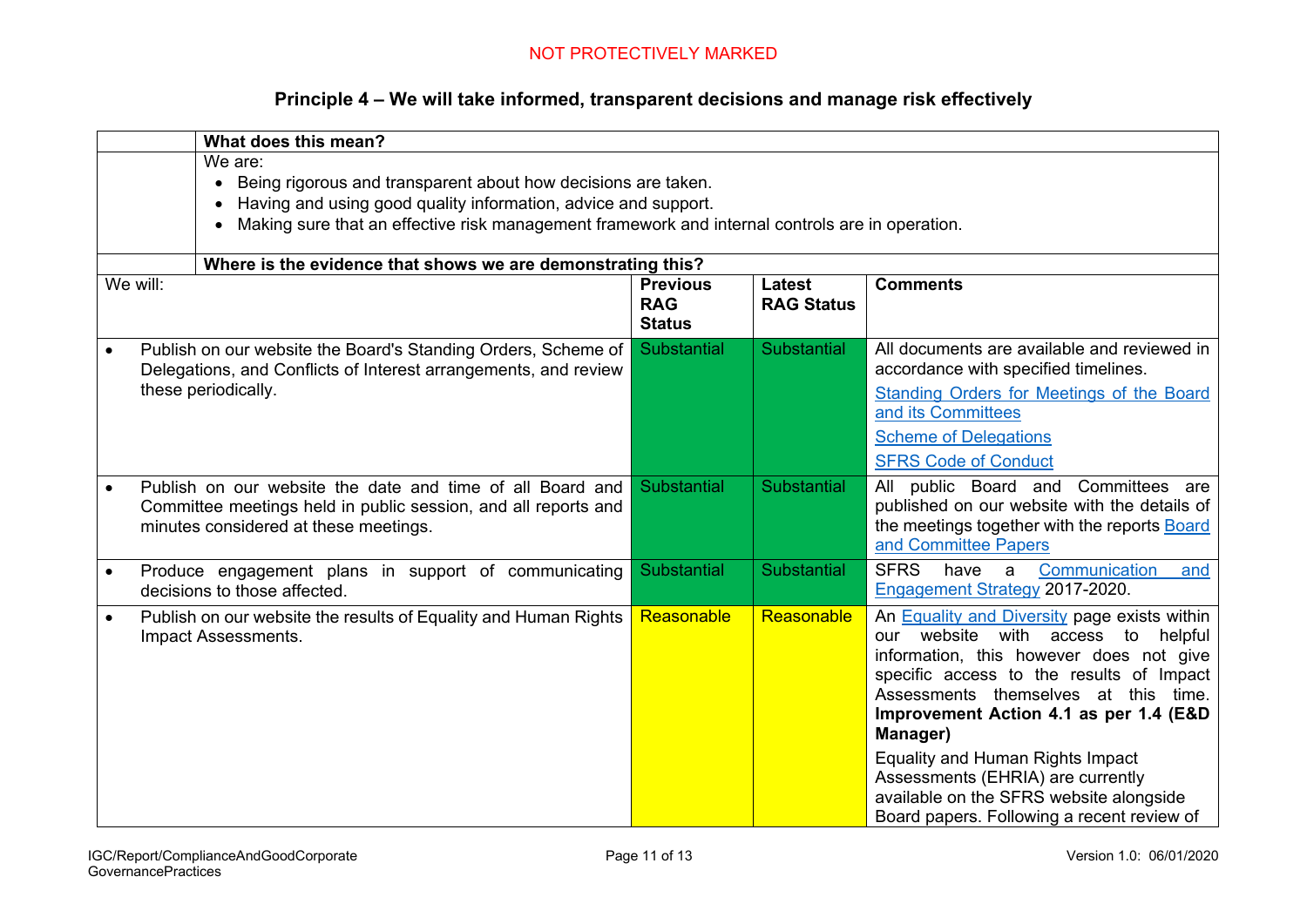|           |                                                                                                                                                                                                                |                    |                    | the Impact Assessment process a number<br>of alterations will be recommended to SLT<br>on the formality of the process and this will<br>include the publication of impact<br>assessments - as such the development of<br>the SFRS website has not progressed at<br>this time to all features of the Impact<br>Assessment process to be considered in<br>the round. SLT have been briefed on these<br>findings on 15 <sup>th</sup> October 2018 with further<br>policy work to follow as appropriate.<br>EHRIA are available on the SFRS Intranet<br>and work is progressing to continue to<br>improve access and raise awareness. |
|-----------|----------------------------------------------------------------------------------------------------------------------------------------------------------------------------------------------------------------|--------------------|--------------------|-----------------------------------------------------------------------------------------------------------------------------------------------------------------------------------------------------------------------------------------------------------------------------------------------------------------------------------------------------------------------------------------------------------------------------------------------------------------------------------------------------------------------------------------------------------------------------------------------------------------------------------|
|           | Publish on our website: how to access information; our<br>publication scheme; our freedom of information policy and<br>supporting guidance, and our register of interests for Members<br>of the Board and SLT. | Substantial        | Substantial        | All documents are available and reviewed in<br>accordance with specified timelines.<br><b>Publication Scheme</b><br><b>Freedom of Information</b><br><b>Board Members</b><br><b>Strategic Leadership Team</b>                                                                                                                                                                                                                                                                                                                                                                                                                     |
|           | Provide guidance on how to prepare suitable reports to the Board<br>and SLT.                                                                                                                                   | <b>Substantial</b> | <b>Substantial</b> | Revised guidance on Preparing Corporate<br><b>Papers</b>                                                                                                                                                                                                                                                                                                                                                                                                                                                                                                                                                                          |
|           | Publish our Risk Management Policy and review this periodically.                                                                                                                                               | <b>Substantial</b> | <b>Substantial</b> | Risk Management Policy has been out for<br>consultation and was forwarded for noting to<br>SLT on 8th October '18 and then to the SFRS<br>Board on 25th October'18 for agreement.                                                                                                                                                                                                                                                                                                                                                                                                                                                 |
| $\bullet$ | Maintain up to date Corporate and Directorate Risk registers and<br>report on these quarterly.                                                                                                                 | Substantial        | Substantial        | This is overseen by our SFRS Risk and Audit<br>manager and has now been incorporated as<br>part of our Executive Corporate Governance<br>Board and through all Committees Corporate<br>Risk Register these registers are forwarded<br>quarterly to SLT and ARAC.<br>Other<br>condensed versions are used by all other<br>Committee's<br>inform<br>to<br>provide<br>and<br>assurance.                                                                                                                                                                                                                                              |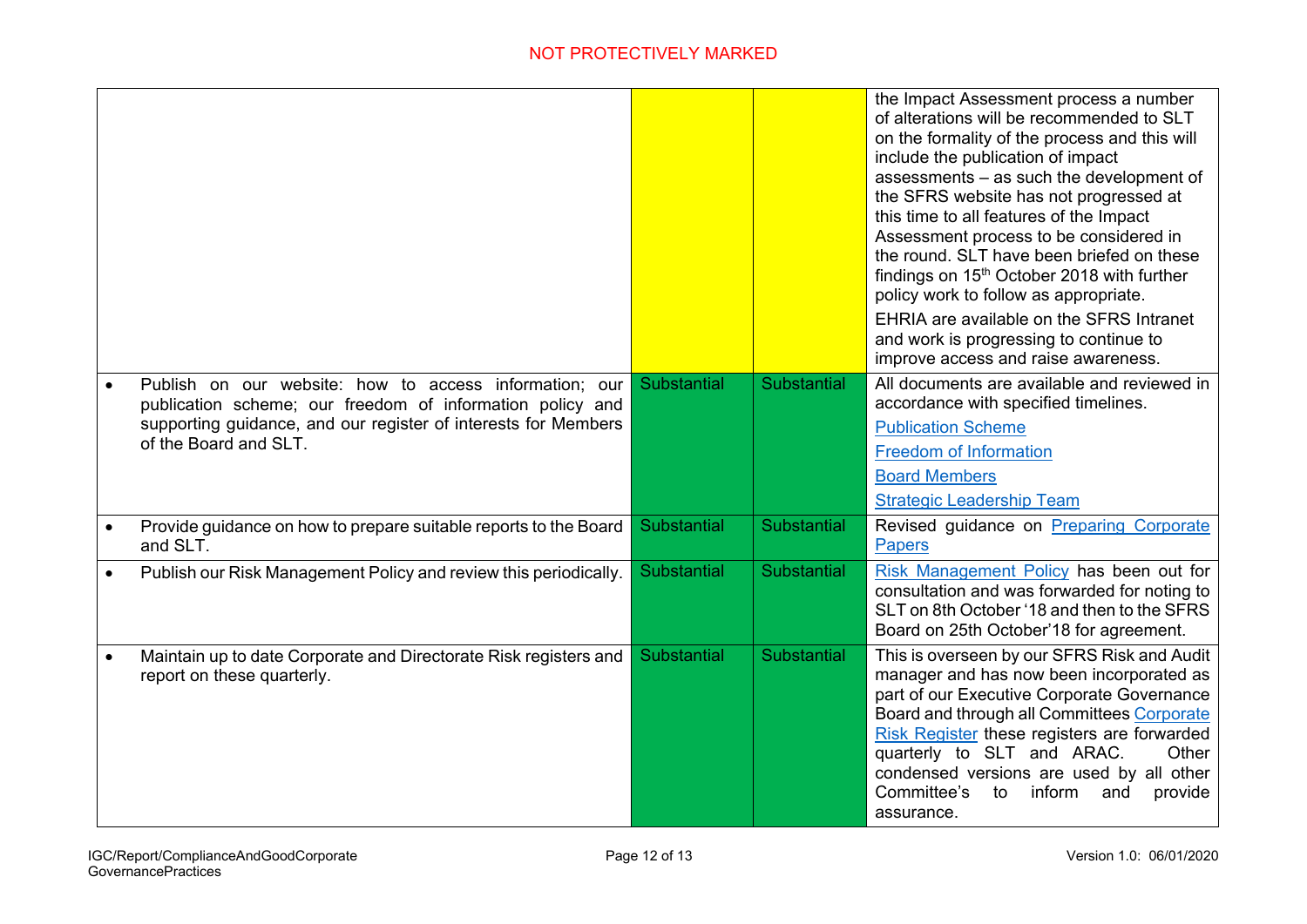| Publish all internal and external audit reports and our responses<br>to recommendations.                                                                                                                                        | <b>Substantial</b> | <b>Substantial</b> | These are all made available publicly on our<br>website as part of our ARAC meetings<br>Internal Audit Progress Report, Planning<br><b>Report - External Audit</b>  |
|---------------------------------------------------------------------------------------------------------------------------------------------------------------------------------------------------------------------------------|--------------------|--------------------|---------------------------------------------------------------------------------------------------------------------------------------------------------------------|
| Have in place an assurance framework for coordinating the<br>examination of the effectiveness of the organisation's internal<br>control and risk management arrangements.                                                       | Substantial        | Substantial        | A new policy and revised framework is now<br>fully in place. Annual Governance Statement                                                                            |
| Publish in our Annual Report and Accounts, our Annual<br>Governance Statement, setting out the Accountable Officers<br>opinion of the effectiveness of the organisation's internal control<br>and risk management arrangements. | Substantial        | Substantial        | These are all published and presented to the<br>ARAC and Board in October every year.<br><b>Annual Report 2017-18</b><br><b>Annual Governance Statement 2018-19</b> |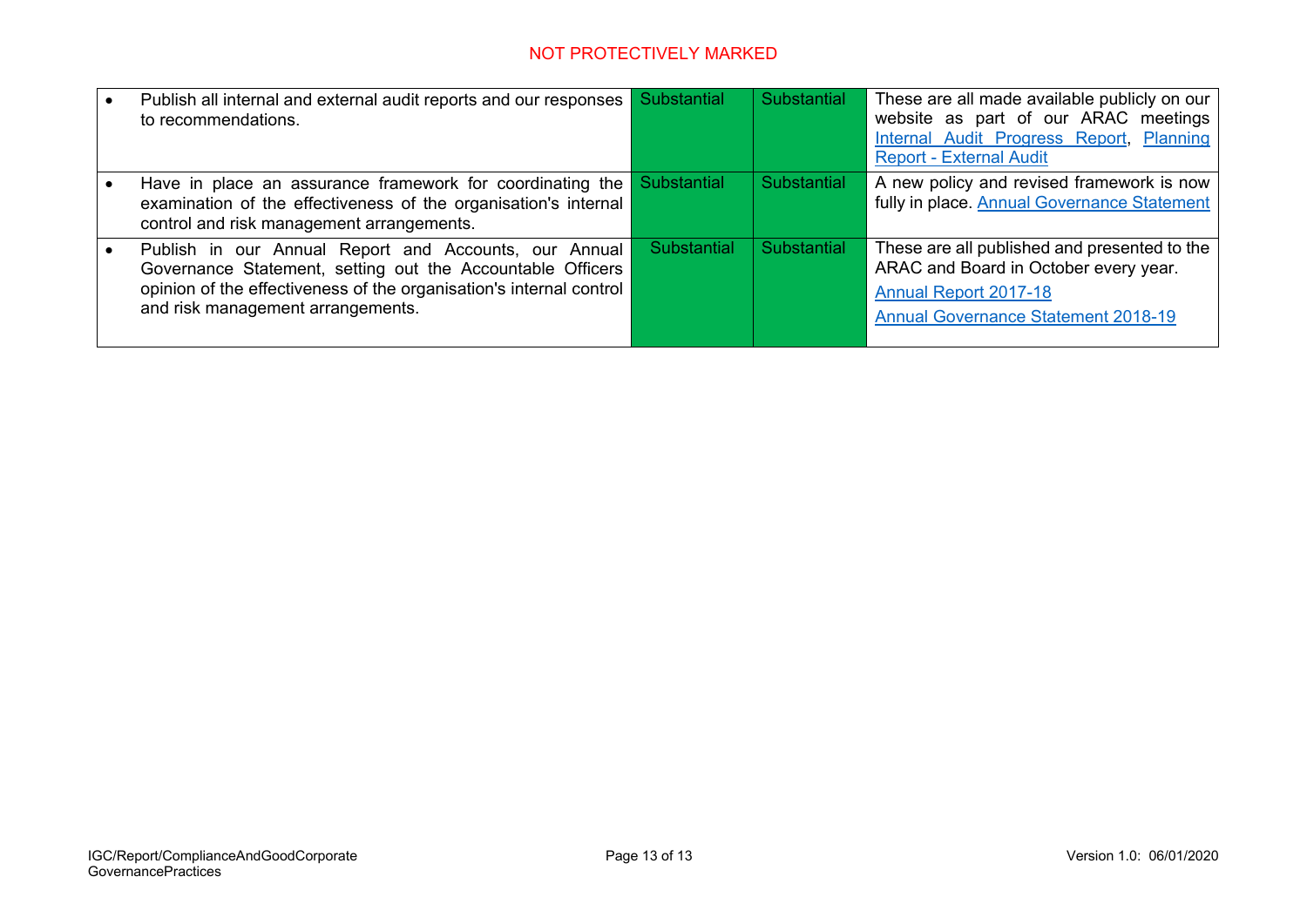### **INTEGRATED GOVERNANCE COMMITTEE FORWARD PLAN**

|                           | <b>STANDING ITEMS</b>                                                                                                                                                                                                                                                 | <b>FOR NOTING</b>                                                                                                                                                                                                                                                                                                                                                                                                                            | <b>FOR RECOMMENDATION</b> | <b>FOR DECISION</b>                                                                                        |
|---------------------------|-----------------------------------------------------------------------------------------------------------------------------------------------------------------------------------------------------------------------------------------------------------------------|----------------------------------------------------------------------------------------------------------------------------------------------------------------------------------------------------------------------------------------------------------------------------------------------------------------------------------------------------------------------------------------------------------------------------------------------|---------------------------|------------------------------------------------------------------------------------------------------------|
| <b>16 January</b><br>2020 | Declaration of Interests<br>$\bullet$<br>Minutes<br>$\bullet$<br><b>Action Log</b><br>$\bullet$<br><b>Forward Planning</b><br>$\bullet$<br>Inspection/Audits<br>$\bullet$<br>Areas of Overlap<br>$\bullet$<br>Chairs Issues and<br>$\bullet$<br><b>Common Themes</b>  | <b>Compliance and Good</b><br>$\bullet$<br>Corporate Governance and<br>Practices (Principles 3&4)<br><b>Observations from Fife</b><br>$\bullet$<br><b>Council Environment and</b><br><b>Protective Services</b><br>Committee (Nick Barr) (Nick<br>Attended meeting and<br>advised would summarise at<br>IGC)<br>ICT (Common Theme -<br>$\bullet$<br>follow on from October<br>meeting)<br>Report on ICT (Verbal<br>$\bullet$<br>update) (MB) |                           |                                                                                                            |
| <b>25 March 2020</b>      | <b>Declaration of Interests</b><br><b>Minutes</b><br>$\bullet$<br><b>Action Log</b><br>$\bullet$<br><b>Forward Planning</b><br>$\bullet$<br>Inspection/Audits<br>$\bullet$<br>Areas of Overlap<br>$\bullet$<br>Chairs Issues and<br><b>Common Themes</b>              | <b>Compliance and Good</b><br>$\bullet$<br>Corporate Governance and<br>Practices (Principles 5&6)<br>Report on ICT (with<br>$\bullet$<br>recommendations) (MB)                                                                                                                                                                                                                                                                               |                           | <b>Review of Committee</b><br>$\bullet$<br><b>Terms of Reference</b><br>Value Added Statement<br>$\bullet$ |
| <b>9 July 2020</b>        | <b>Declaration of Interests</b><br>$\bullet$<br><b>Minutes</b><br>$\bullet$<br><b>Action Log</b><br>$\bullet$<br><b>Forward Planning</b><br>$\bullet$<br>Inspection/Audits<br>$\bullet$<br>Areas of Overlap<br>$\bullet$<br>Chairs Issues and<br><b>Common Themes</b> | <b>HMFSI Annual Report (as</b><br>$\bullet$<br>presented to ARAC) (BB)<br>Update on HMFSI Inspection<br>$\bullet$<br>Reports (NB)                                                                                                                                                                                                                                                                                                            | $\bullet$                 | $\bullet$                                                                                                  |